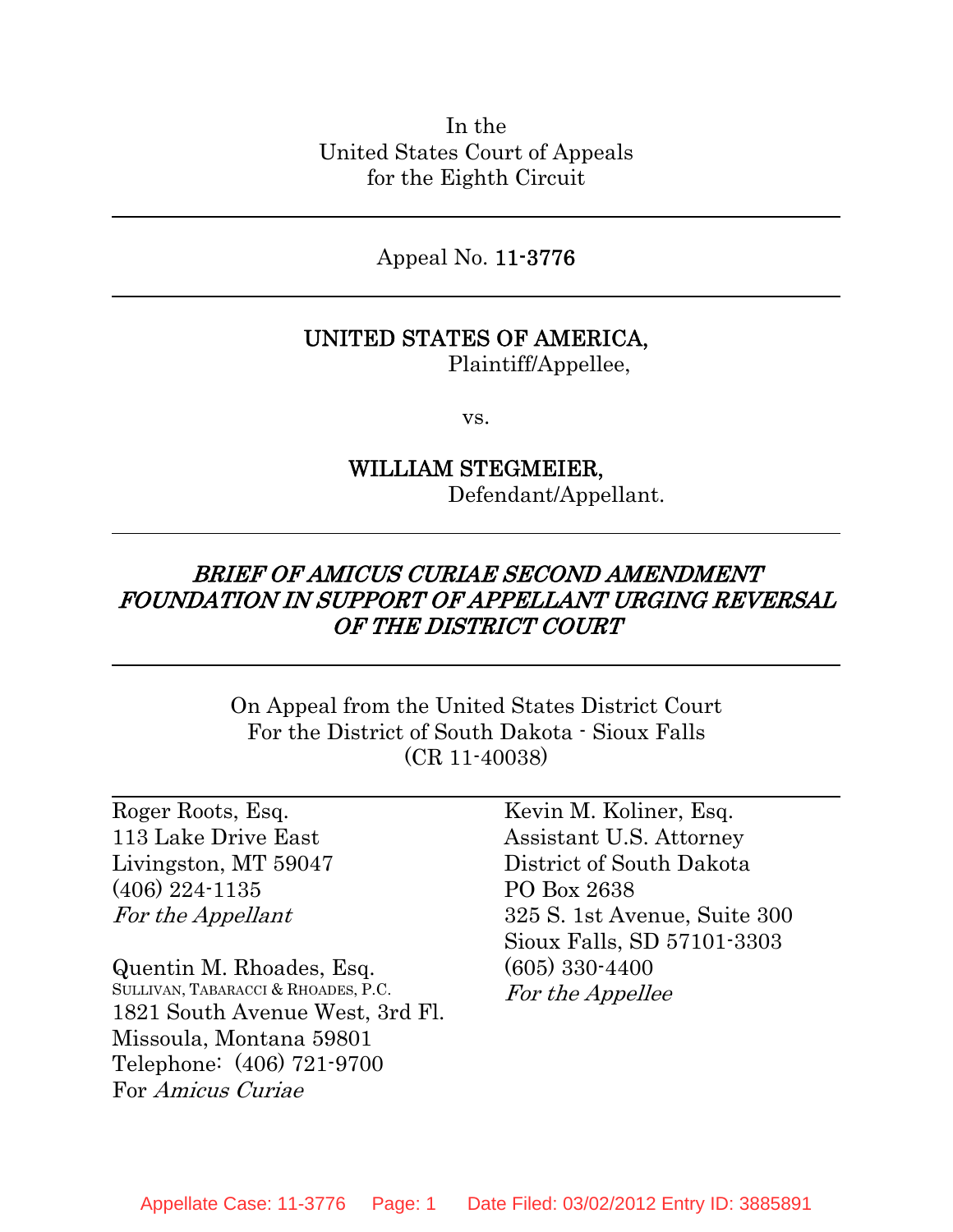## RULE 26.1 DISCLOSURE

Second Amendment Foundation has no parent corporation. No publicly held corporation owns 10% or more of their stock.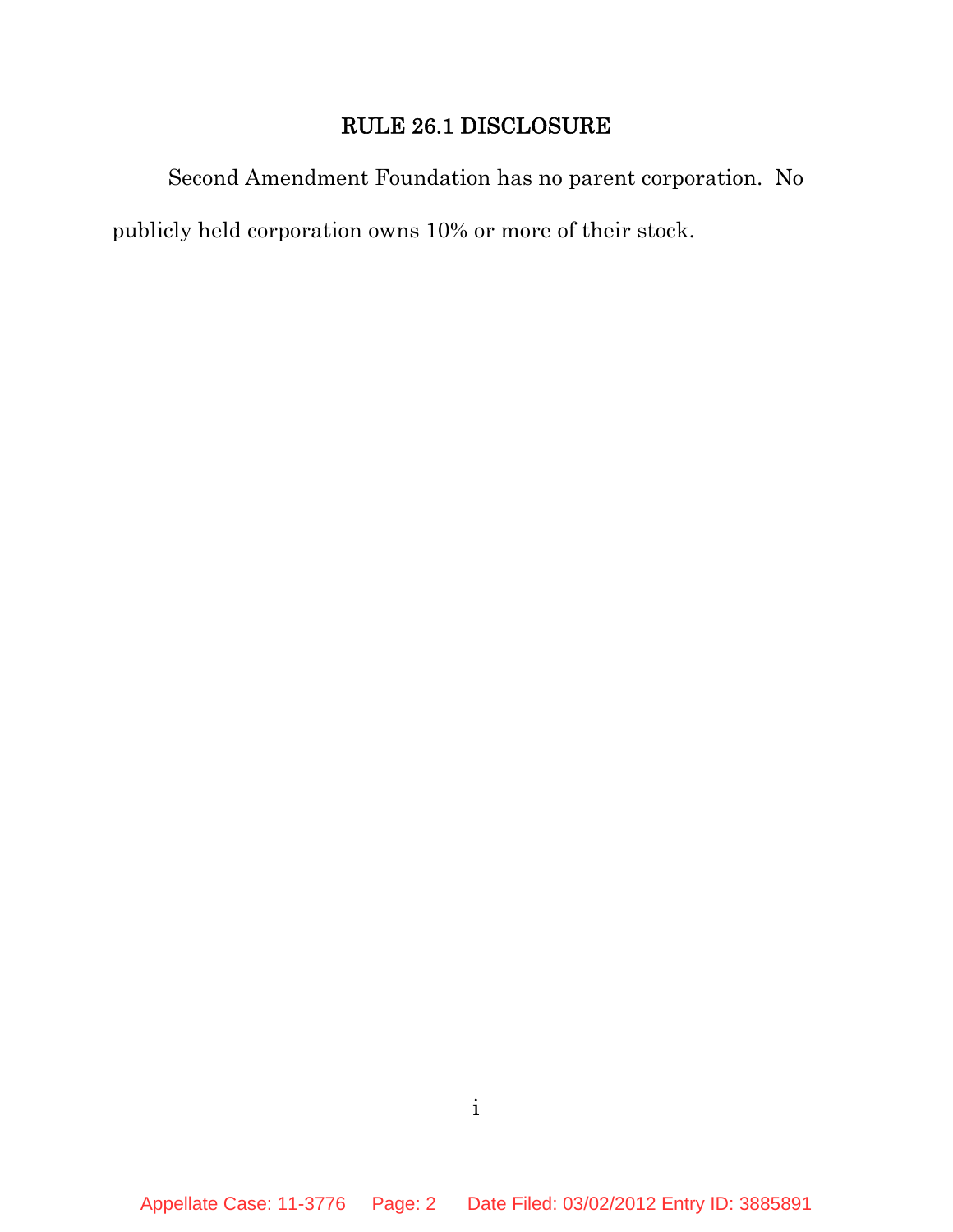# TABLE OF CONTENTS

| STATEMENT OF THE CASE $\,\ldots\ldots\ldots\ldots\ldots\ldots\ldots\ldots\ldots\ldots\ldots\ldots\,3$      |
|------------------------------------------------------------------------------------------------------------|
| STATEMENT OF THE FACTS $\ldots \ldots \ldots \ldots \ldots \ldots \ldots \ldots \ldots \ldots$             |
| STATEMENT OF ISSUE AND MOST APPOSITE CASES $\ldots\ldots\ldots\ldots\,6$                                   |
| STANDARD OF REVIEW $\ldots \ldots \ldots \ldots \ldots \ldots \ldots \ldots \ldots \ldots \ldots \ldots 6$ |
|                                                                                                            |
|                                                                                                            |
|                                                                                                            |
| CERTIFICATE OF COMPLIANCE 27                                                                               |
| CERTIFICATE OF VIRUS-FREE DISKETTE 28                                                                      |
|                                                                                                            |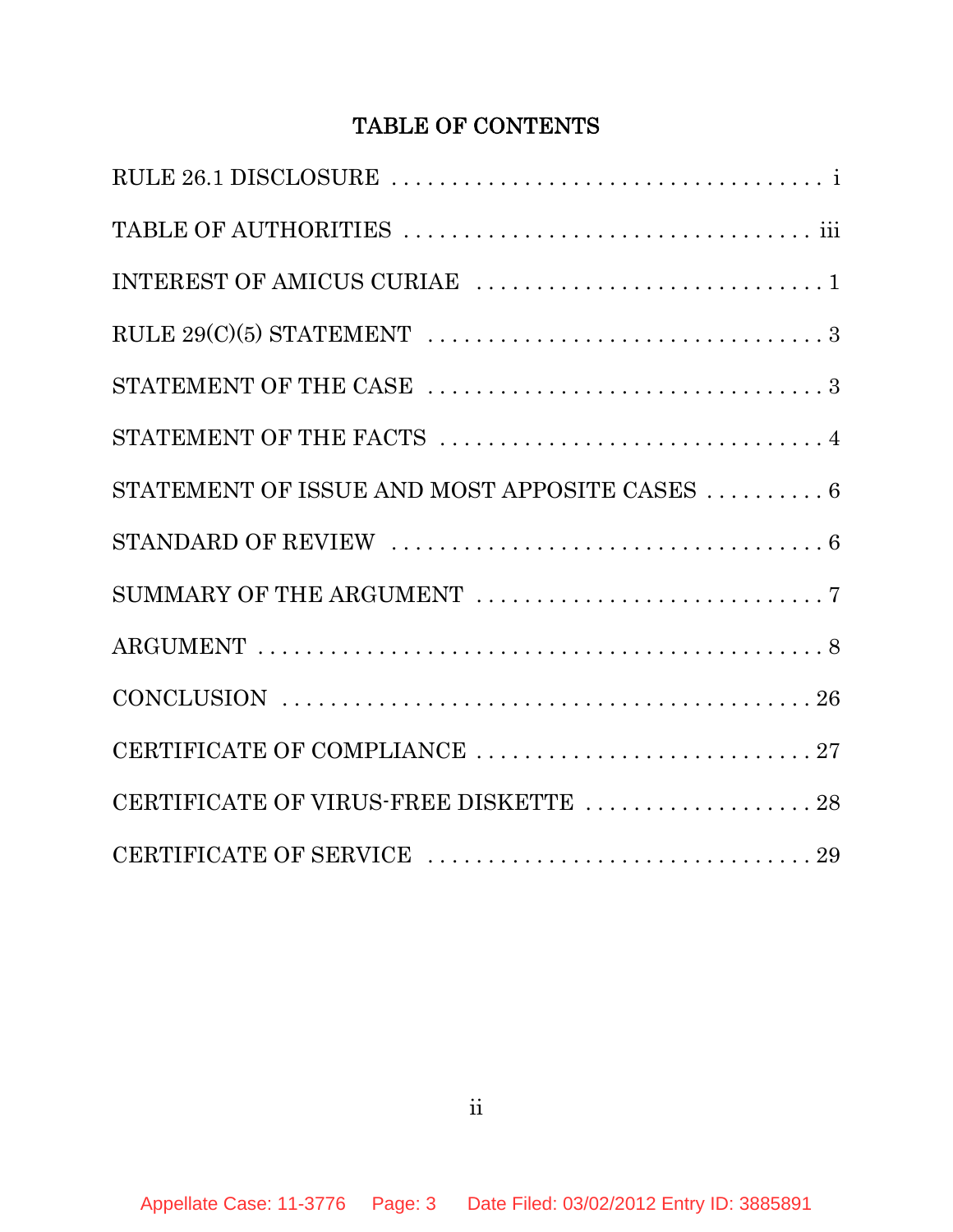# TABLE OF AUTHORITIES

## Case Law

| <i>Boy Scouts of America v. Dale,</i> 530 U.S. 640 (2000) $\ldots \ldots \ldots 23 - 24$                           |
|--------------------------------------------------------------------------------------------------------------------|
| <i>Clark v. Jeter</i> , 486 U.S. 456 (1988) $\ldots \ldots \ldots \ldots \ldots \ldots \ldots \ldots \ldots 6, 14$ |
| Church of the Lukumi Babalu Aye, Inc. v. City of Hialeah,                                                          |
| <i>Citizens United v. FEC</i> , __ U.S. __, 130 S.Ct. 876, 175 L.Ed.2d 753                                         |
| City Council of Los Angeles v. Taxpayers for Vincent, 466 U.S. 789                                                 |
| Collins v. Harker Heights, 503 U.S. 115 (1992)  14, 18                                                             |
| <i>Daniels v. Williams</i> , 474 U.S. 327 (1986) $\ldots \ldots \ldots \ldots \ldots \ldots \ldots 14$             |
| <i>Dist. of Columbia v. Heller</i> , 554 U.S. 570 (2008) . 6, 10, 11, 13, 15, 16                                   |
|                                                                                                                    |
|                                                                                                                    |
| Employment Div., Dept. of Human Res. of Oregon v. Smith,                                                           |
| Eu v. San Francisco County Democratic Central Comm.,                                                               |

iii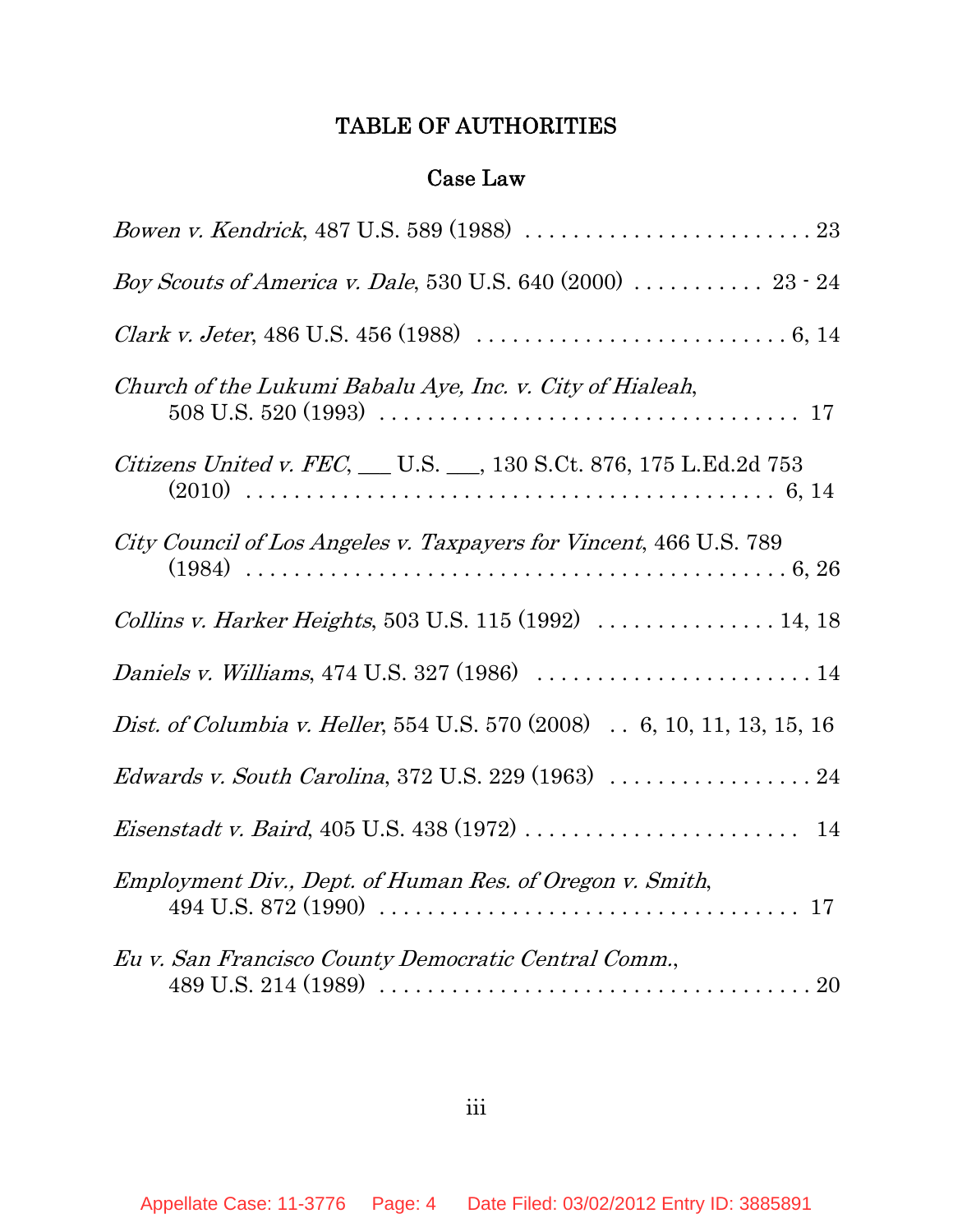| <i>Ezell v. City of Chicago</i> , 651 F.3d 684 (7th Cir. 2011) $\ldots \ldots \ldots \ldots 16$                                                                               |
|-------------------------------------------------------------------------------------------------------------------------------------------------------------------------------|
| Griffin v. Illinois, 351 U.S. 12 (1956) $\ldots \ldots \ldots \ldots \ldots \ldots \ldots \ldots \ldots 14$                                                                   |
| Griswold v. Connecticut, 381 U.S. 479 (1965) $\ldots \ldots \ldots \ldots \ldots \ldots 14$                                                                                   |
| <i>Heller v. District of Columbia, No.</i> 10–7036, 2011 WL 4551558<br>$(D.C.Cir. Oct. 4, 2011) \ldots \ldots \ldots \ldots \ldots \ldots \ldots \ldots \ldots \ldots 16, 19$ |
| <i>Hunter v. Underwood</i> , 471 U.S. 222 (1985) $\ldots \ldots \ldots \ldots \ldots \ldots \ldots 15$                                                                        |
| <i>Huddleston v. United States,</i> 415 U.S. 814 (1974) $\ldots \ldots$ 9, 21-22, 25                                                                                          |
| Loving v. Virginia, 388 U.S. 1 (1967) $\ldots \ldots \ldots \ldots \ldots \ldots \ldots \ldots 14$                                                                            |
| McDonald v. City of Chicago, Ill., U.S. 130 S. Ct. 3020,                                                                                                                      |
| Meyer v. Nebraska, 262 U.S. 390 (1923) $\ldots \ldots \ldots \ldots \ldots \ldots \ldots 14$                                                                                  |
| Nat'l Union Fire Ins. Co. of Pittsburgh, Pennsylvania v.<br><i>Structural Sys. Tech., Inc.</i> , 964 F.2d 759 (8th Cir. 1992)  7                                              |
|                                                                                                                                                                               |
| Rochin v. California, 342 U.S. 165 (1952)  14                                                                                                                                 |
| <i>Roe v. Wade</i> , 410 U.S. 113 (1973) $\ldots \ldots \ldots \ldots \ldots \ldots \ldots \ldots \ldots \ldots \ldots 15$                                                    |
| <i>Poe v. Ullman</i> , 367 U.S. 497 (1961) $\ldots \ldots \ldots \ldots \ldots \ldots \ldots \ldots \ldots \ldots 19$                                                         |
|                                                                                                                                                                               |
| <i>Republican Party of Minnesota v. White</i> , 536 U.S. 765 $(2002)$ 20                                                                                                      |
|                                                                                                                                                                               |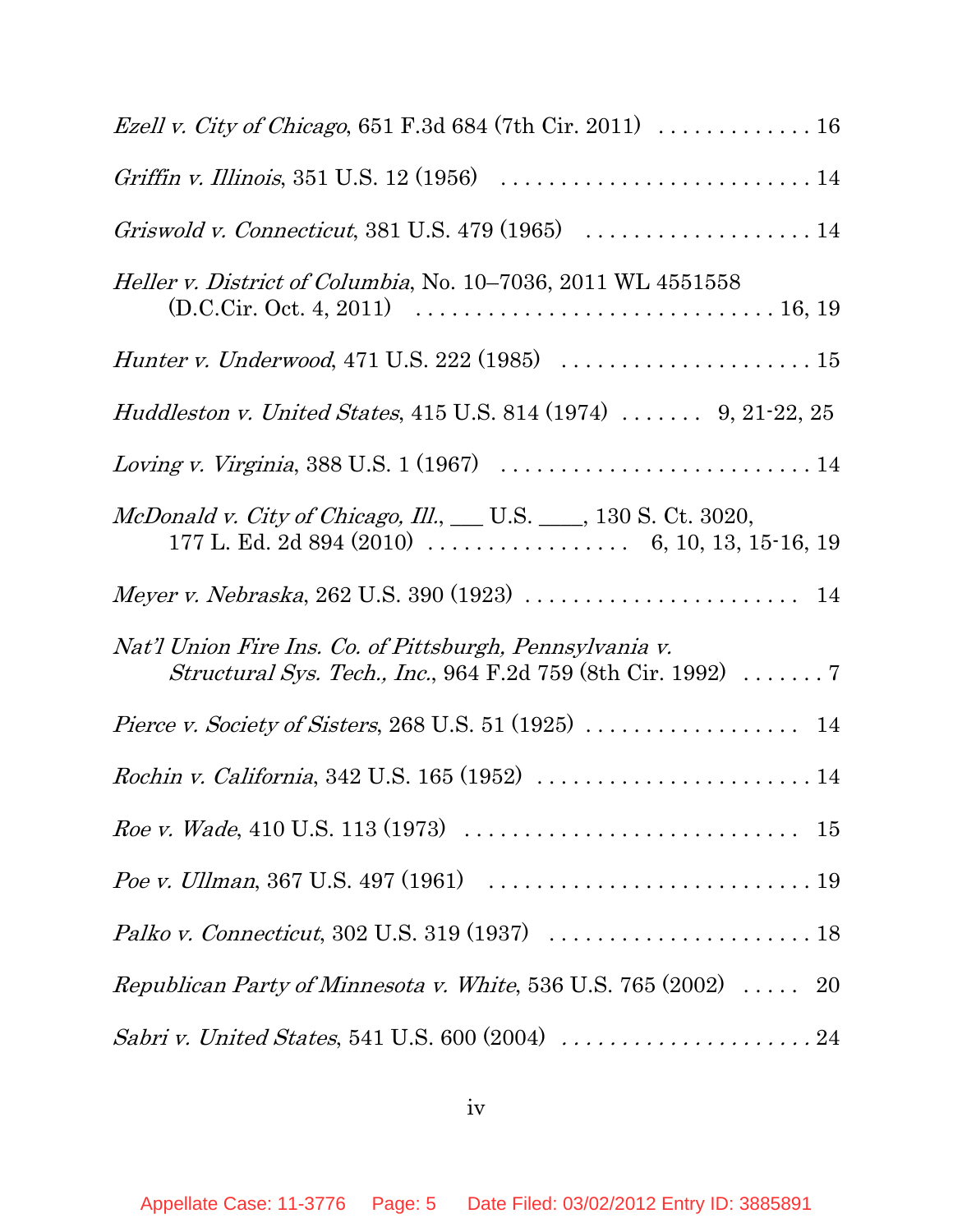| Skinner v. Oklahoma ex rel. Williamson, 316 U.S. 535 $(1942)$ 14                                |
|-------------------------------------------------------------------------------------------------|
| Snyder v. Massachusetts, 291 U.S. 97 (1934) $\ldots \ldots \ldots \ldots \ldots \ldots 18$      |
| Simon & Schuster, Inc. v. Members of N.Y. State Crime Victims Bd.,                              |
| Smith v. Daily Mail Publishing Co., 443 U.S. 97 (1979)  17, 20                                  |
| <i>The Florida Star v. B.J.F.</i> , 491 U.S. 524 (1989) $\ldots \ldots \ldots \ldots 6, 20, 22$ |
|                                                                                                 |
| United States v. American Library Ass'n, 539 U.S. 194 (2003) $\ldots$ 23                        |
| United States v. Bena, 664 F.3d 1180 (8th Cir. 2011) $\ldots \ldots \ldots \ldots 12$           |
| United States v. Chester, 628 F.3d 673 (4th Cir. 2010)  16                                      |
|                                                                                                 |
| United States v. Masciandaro, 638 F.3d $458$ (4th Cir. 2011) $\dots \dots \dots 15$             |
| United States v. Marzzarella, $614$ F.3d $85$ (3d Cir. 2010) $\ldots \ldots \ldots$ 15          |
| United States v. Monteleone, 77 F.3d 1086 (8th Cir. 1996) $\ldots \ldots \ldots$ 9              |
| United States v. Playboy Entm't Group, Inc., 529 U.S. 803 (2000) $\ldots$ 24                    |
| United States v. Raines, 362 U.S. 17 (1960) $\ldots \ldots \ldots \ldots \ldots \ldots 24$      |
| United States v. Reese, 627 F.3d 792 (10th Cir. 2010) $\ldots \ldots \ldots \ldots 16$          |
| United States v. Rush Richardson, 574 F.3d 906 (8th Cir.2009) $\ldots$ 7                        |
| United States v. Seay, 620 F.3d 919 (8th Cir. 2010) 7                                           |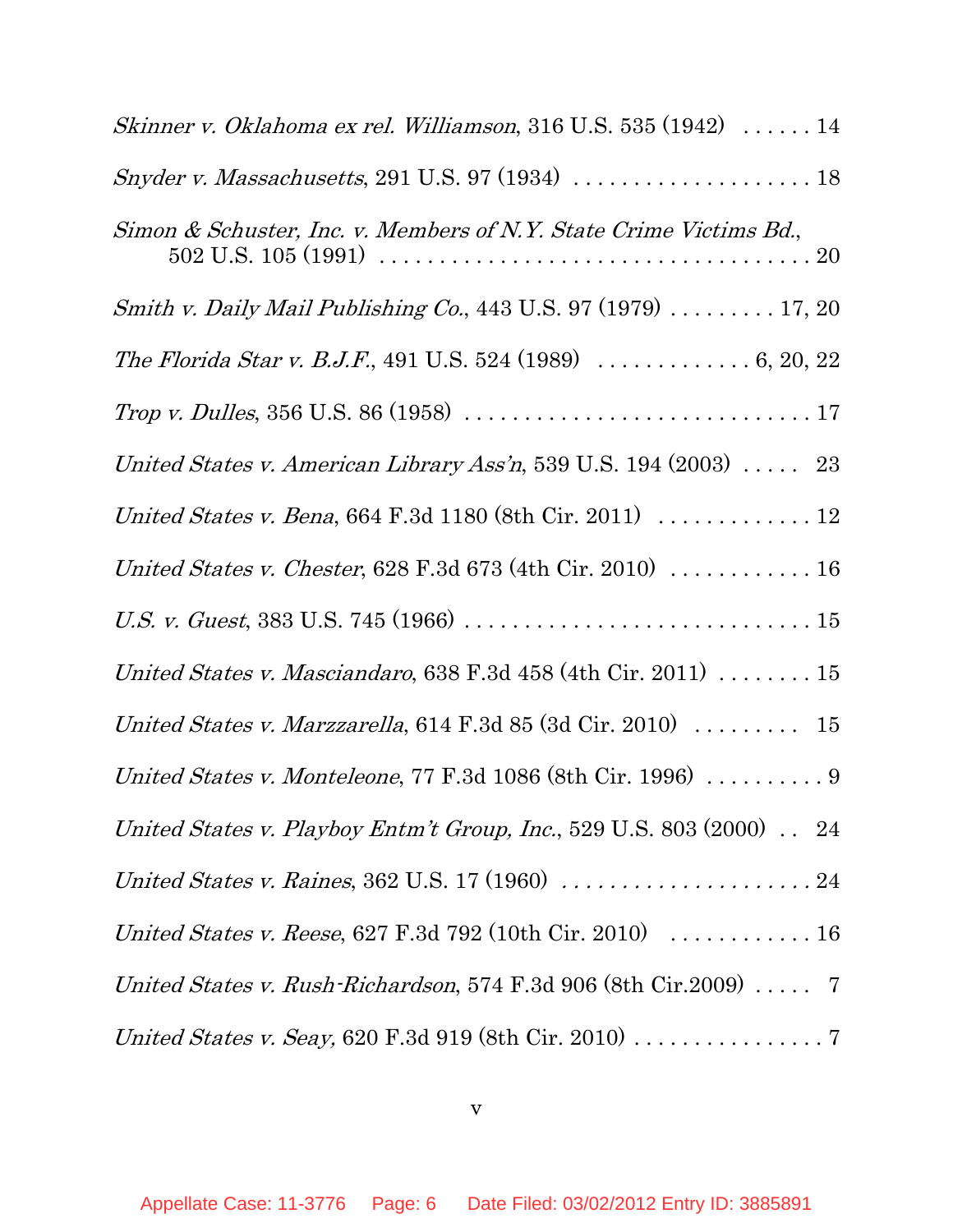| <i>Washington v. Glucksberg</i> , 521 U.S. 702 (1997) $\ldots \ldots \ldots \ldots \ldots \ldots$     |  |
|-------------------------------------------------------------------------------------------------------|--|
| <i>Wisconsin v. Yoder</i> , 406 U.S. 205 (1972) $\ldots \ldots \ldots \ldots \ldots \ldots \ldots 15$ |  |

## Statutes and Rules

## Other Authorities

| Adam Winkler, <i>Heller's Catch–22</i> , 56 UCLA L. Rev. 1551 (2009)  11                                                                                                                                                                                         |
|------------------------------------------------------------------------------------------------------------------------------------------------------------------------------------------------------------------------------------------------------------------|
| The Address and Reasons of Dissent of the Minority of the<br>Convention of Pennsylvania to their Constituents,<br>reprinted in Bernard Schwartz, 2 The Bill of Rights:<br>A Documentary History 662 (1971) $\ldots \ldots \ldots \ldots \ldots \ldots \ldots 12$ |
| Don B. Kates, Jr., The Second Amendment: A Dialogue, Law $\&$                                                                                                                                                                                                    |
| Don B. Kates & Clayton E. Kramer, Second Amendment<br><i>Limitations and Criminological Considerations, 60 Hastings</i>                                                                                                                                          |
| Glenn Harlan Reynolds, A Critical Guide to the Second Amendment,                                                                                                                                                                                                 |
| <i>Journal of Convention: Wednesday February 6, 1788, reprinted in</i><br>Debates and Proceedings in the Convention of the<br>Commonwealth of Massachusetts Held in the Year 1788,                                                                               |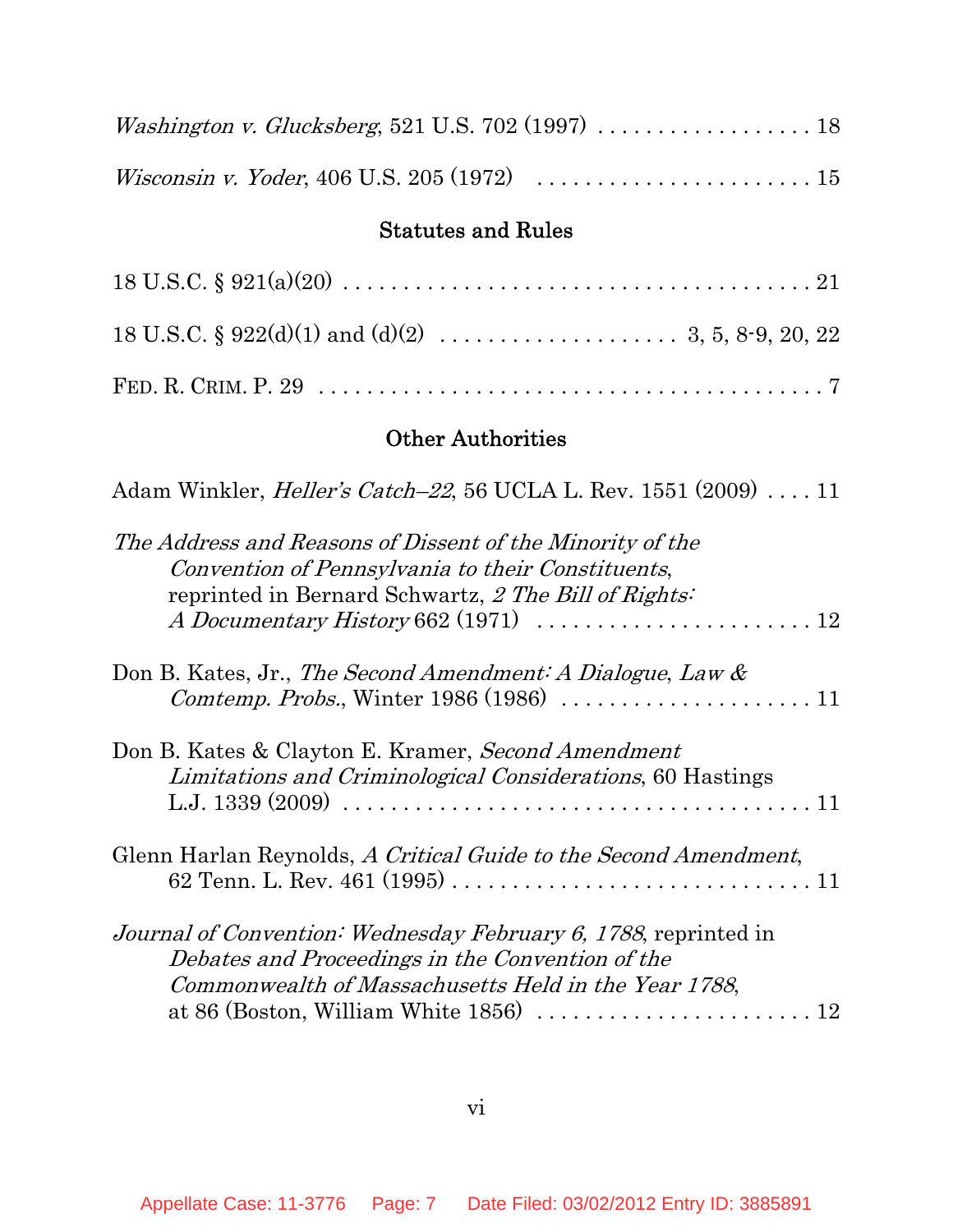| C. Kevin Marshall, Why Can't Martha Stewart Have a Gun?,                              |  |
|---------------------------------------------------------------------------------------|--|
| 32 Harv. J.L. & Pub. Pol'y 695 (2009). $\ldots \ldots \ldots \ldots \ldots \ldots 12$ |  |
|                                                                                       |  |
|                                                                                       |  |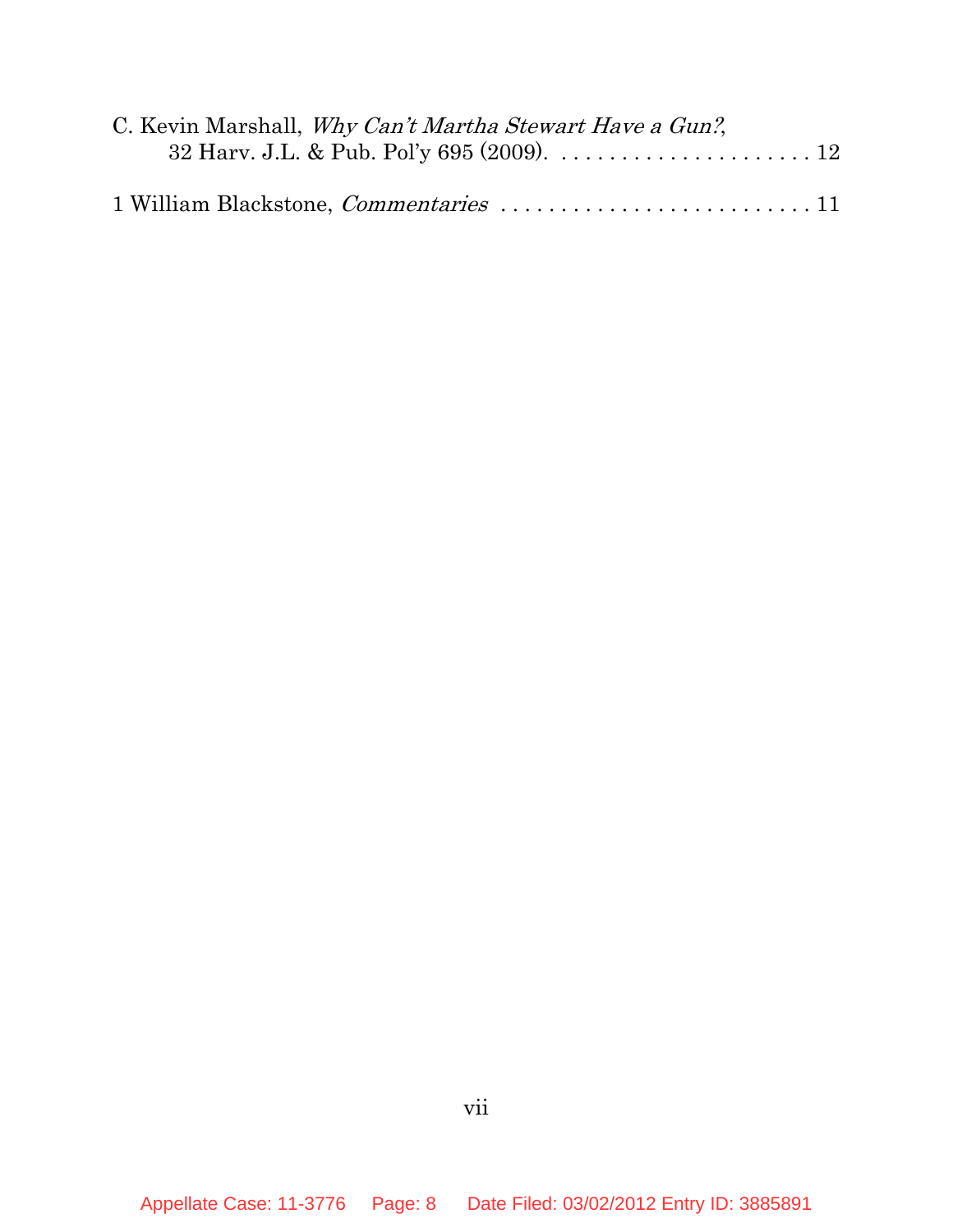#### INTEREST AND IDENTITY OF AMICUS CURIAE

All parties have graciously consented to the filing of a amicus curiae brief by the Second Amendment Foundation. The Second Amendment Foundation (SAF), founded in 1974 by Alan Gottlieb, is a tax-exempt Washington-state non-profit corporation organized under  $§501(c)(3)$  of the IRS code. It has been a pioneer in innovative defense of the right to keep and bear arms, through its publications, public education programs and legal action. To fulfill its purpose, the Foundation maintains a headquarters office in Bellevue, WA, and a publishing office in Buffalo, NY.

SAF is dedicated to promoting a better understanding about our Constitutional heritage to privately own and possess firearms. To that end, it carries on many educational and legal action programs designed to better inform the public about the gun control debate. The Foundation has a noteworthy track record in supporting legal actions, or amicus briefs, in cases affecting the right to keep and bear arms. Successful court actions have been brought in many states—from overturning the San Francisco handgun ban to blocking a ban on the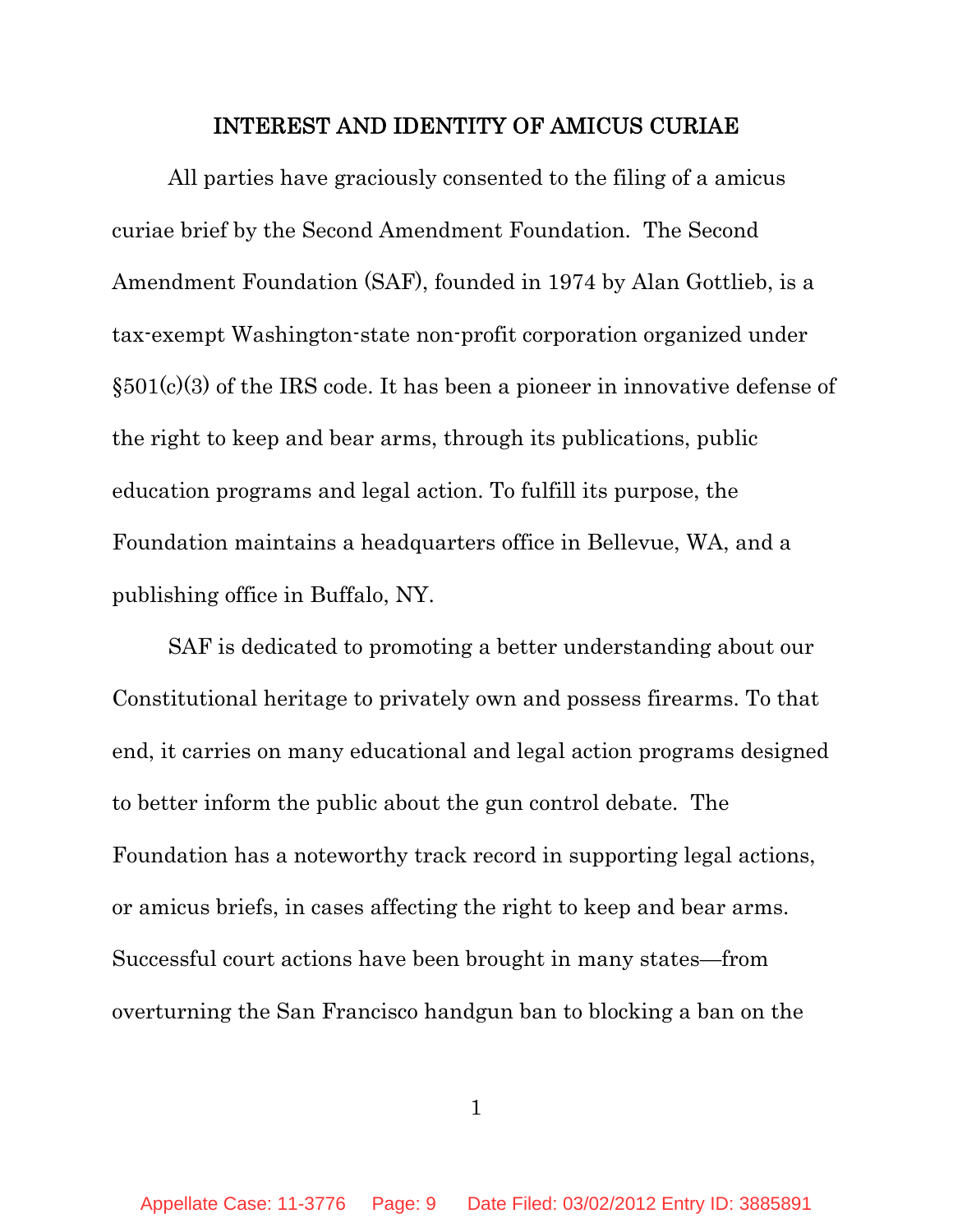sale of handguns in New Haven, Connecticut. The Foundation also has sponsored challenges to unfair concealed carry license practices in several states, including Ohio's prohibition on concealed carry. One Foundation suit helped end 19 years of Los Angeles police denial of California CCWs, paving the way for issuance to average citizens. The Foundation has helped fund lawsuits against the 1994 federal gun ban, the California ban, and countersued cities that sued the gun industry.

In this particular case, SAF is concerned with the standard of review employed by courts adjudicating second amendment issues. Although the United States Supreme Court, in its *Heller* decision, settled the issue of whether the Second Amendment to the U.S. Constitution protects an individuals rights, it left open the question of what standard of review courts should bring to bear when applying the protections of the Second Amendment against inevitable governmental encroachment. Amicus SAF and its members and constituents have a keen interest in assisting the nation's judiciary, as amicus curiea, in its work of grouting IN the wide Constitutional interstices left open by Heller's limited holding.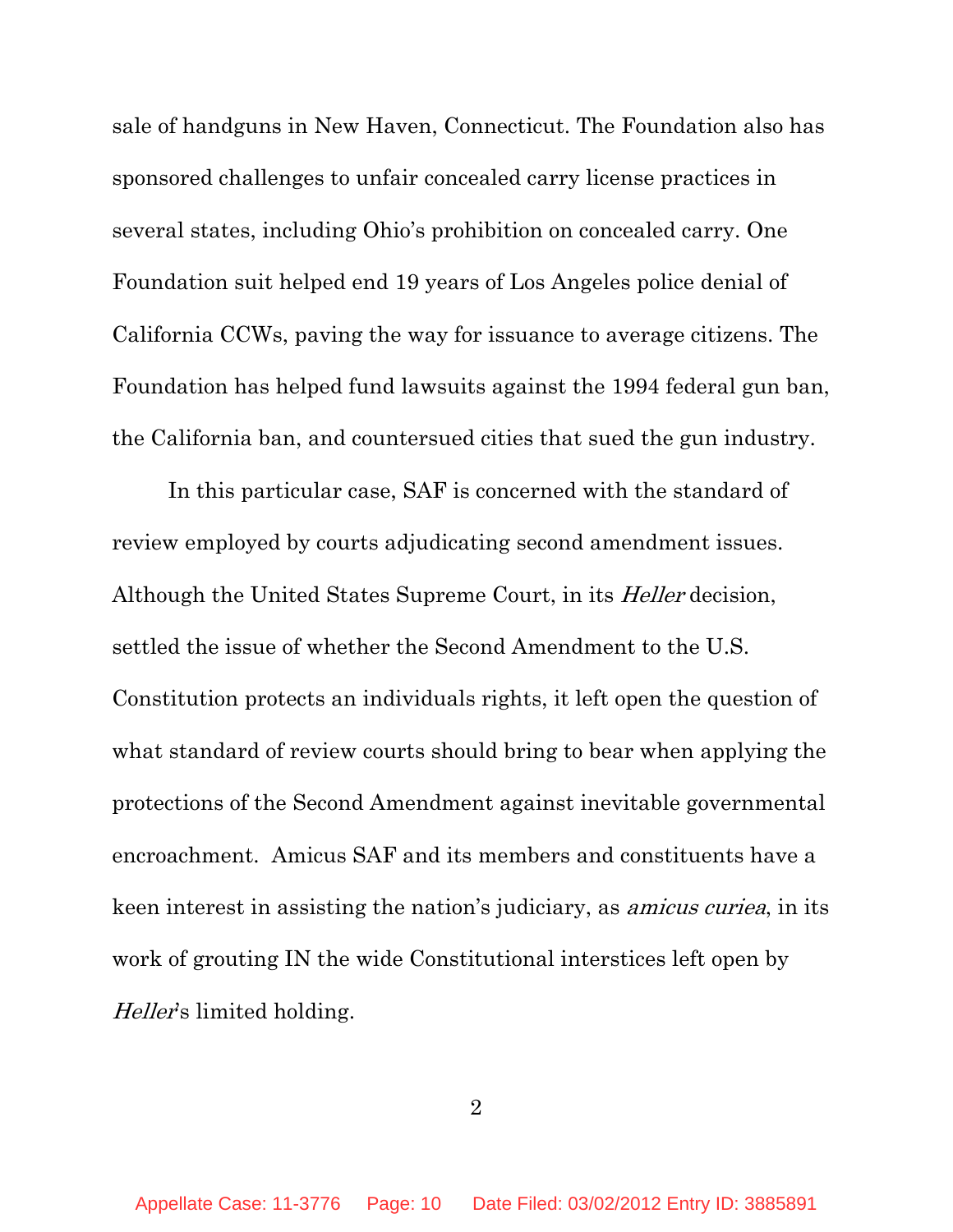## RULE 29(c)(5) STATEMENT

SAF is appearing *amicus curiae* on the authority of its vice president and founder, Alan Gottlieb, and approval of its governing board of trustees. No party's counsel authored the amicus brief, in whole or in part. No party's counsel contributed money to fund preparing or submitting the brief. No person, other than the amicus curiae, its members, or its counsel, contributed money that was intended to fund preparing or submitting the brief.

#### STATEMENT OF THE CASE

The issue addressed by Amicus SAF concerns Count 3 of the indictment issued below. Appellant William Stegmeier was charged under Count 3, with violating 18 U.S.C. §  $922(d)(1)$  and  $(d)(2)^1$ . After

(2) is a fugitive from justice;....

<sup>&</sup>lt;sup>1</sup> 18 U.S.C.A. § 922(d), in relevant part, reads:

It shall be unlawful for any person to sell or otherwise dispose of any firearm or ammunition to any person knowing or having reasonable cause to believe that such person--

<sup>(1)</sup> is under indictment for, or has been convicted in any court of, a crime punishable by imprisonment for a term exceeding one year;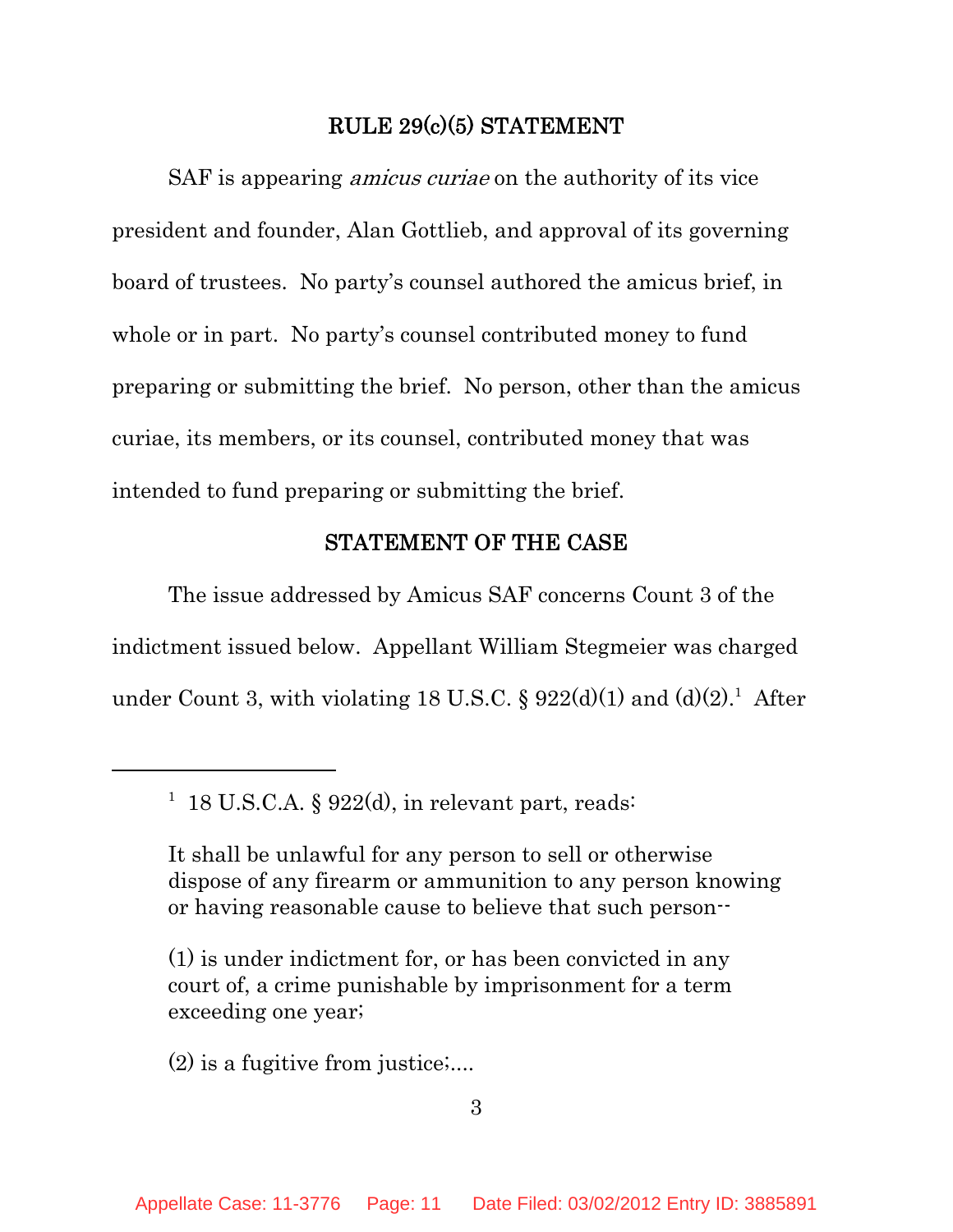trial on the merits was had, the jury convicted Stegmeier under Counts 1 and 3. Stegmeier then filed a motion for acquittal of Count 3 based in part upon the protections afforded him by the Second Amendment of the U.S. Constitution. U.S.C.A. Const. amend. II.<sup>2</sup> The motion was denied, and his conviction under Count 3 is now on appeal.

#### STATEMENT OF FACTS

In this case, it was not disputed at trial that Stegmeier owned a motor home, and used it for the purposes of temporary living quarters. He would live in it, as needed, at his company's remote job sites. E.g., Trial Tr. 252:23-253:3; 318:19-319:13. It is not disputed that Stegmeier kept a revolver in the motor home, id., 202:1-12, or that he kept it for the purpose of self-defense. Id., 285:22-24. It is not disputed that Stegmeier allowed his employee and friend, Tom Kelley, to live in the motor home. Id., 383:21-385:4.

<sup>&</sup>lt;sup>2</sup> U.S. Const. amend. II, reads:

A well regulated Militia, being necessary to the security of a free State, the right of the people to keep and bear Arms, shall not be infringed.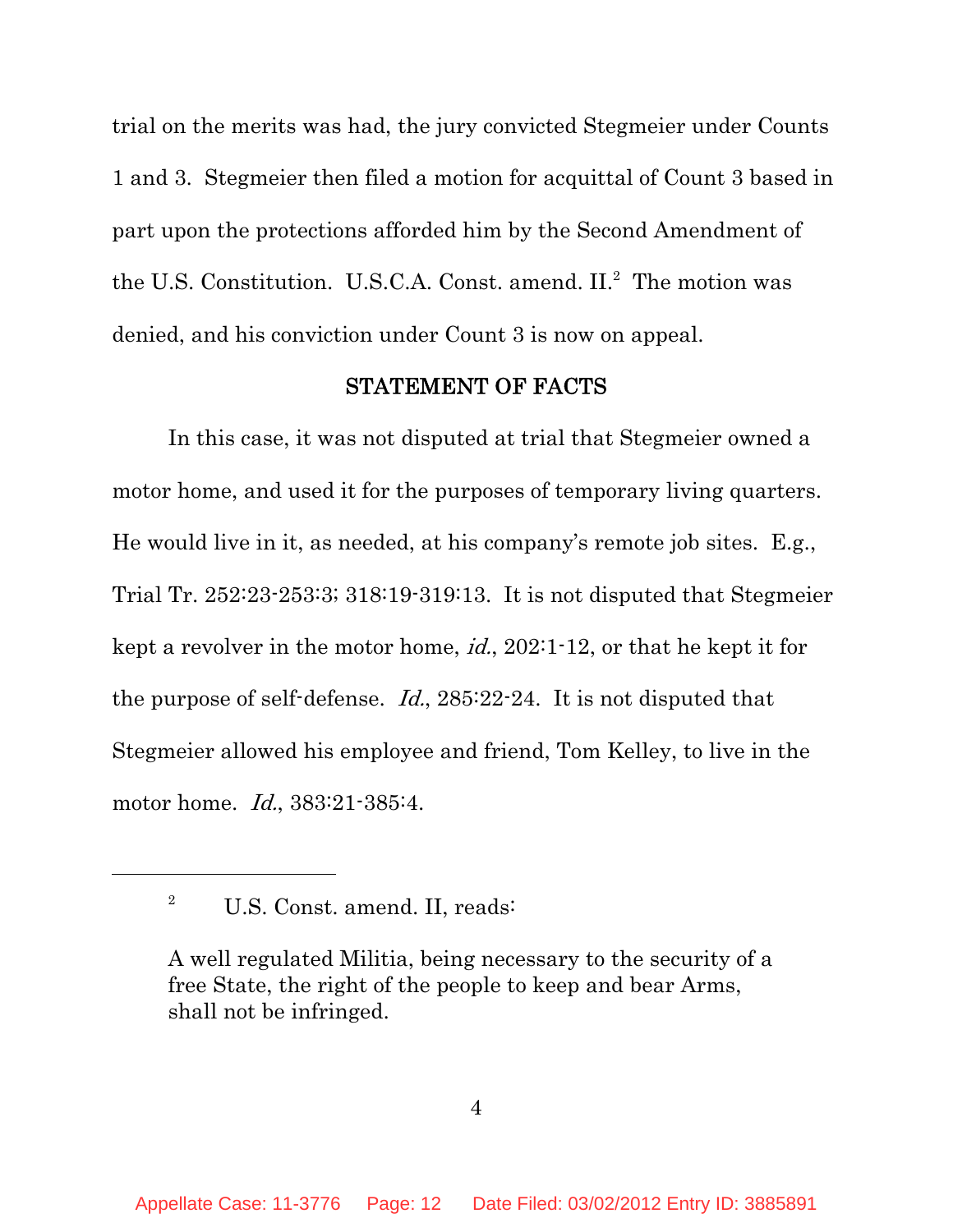In addition, it is not disputed that, upon Kelley's taking up residence, Stegmeier warned him that the revolver was stored in the closet of the motor home. Id., 385:5-21. Stegmeier's purpose in doing so was to shield Kelley from undue alarm if he came across the revolver while living there. Id. There was no evidence at trial that Kelley ever touched the revolver. Even though law enforcement carefully examined the article, they did not find Kelley's fingerprints on either it or the ammunition with which it was loaded. Id., 250:8-19. The Government produced no evidence at trial, none, that Stegmeier ever gave Kelley permission to even touch the revolver.

What Stegmeier did dispute was whether he "disposed" the revolver to Kelley, who he may have had cause to believe was either a felon or a fugitive, when he allowed Kelley to live in his motor home. As the prosecution put it, was the motor home the legal equivalent of giving Kelley "a box with a gun in it," as if the motor home had no other purpose. Trial Tr. 409:16-21. Upon considering the evidence, the jury found Stegmeier in fact had "disposed" of the handgun to Kelley, and convicted him under 18 U.S.C.  $\S 922(d)(1)$  and  $(d)(2)$ .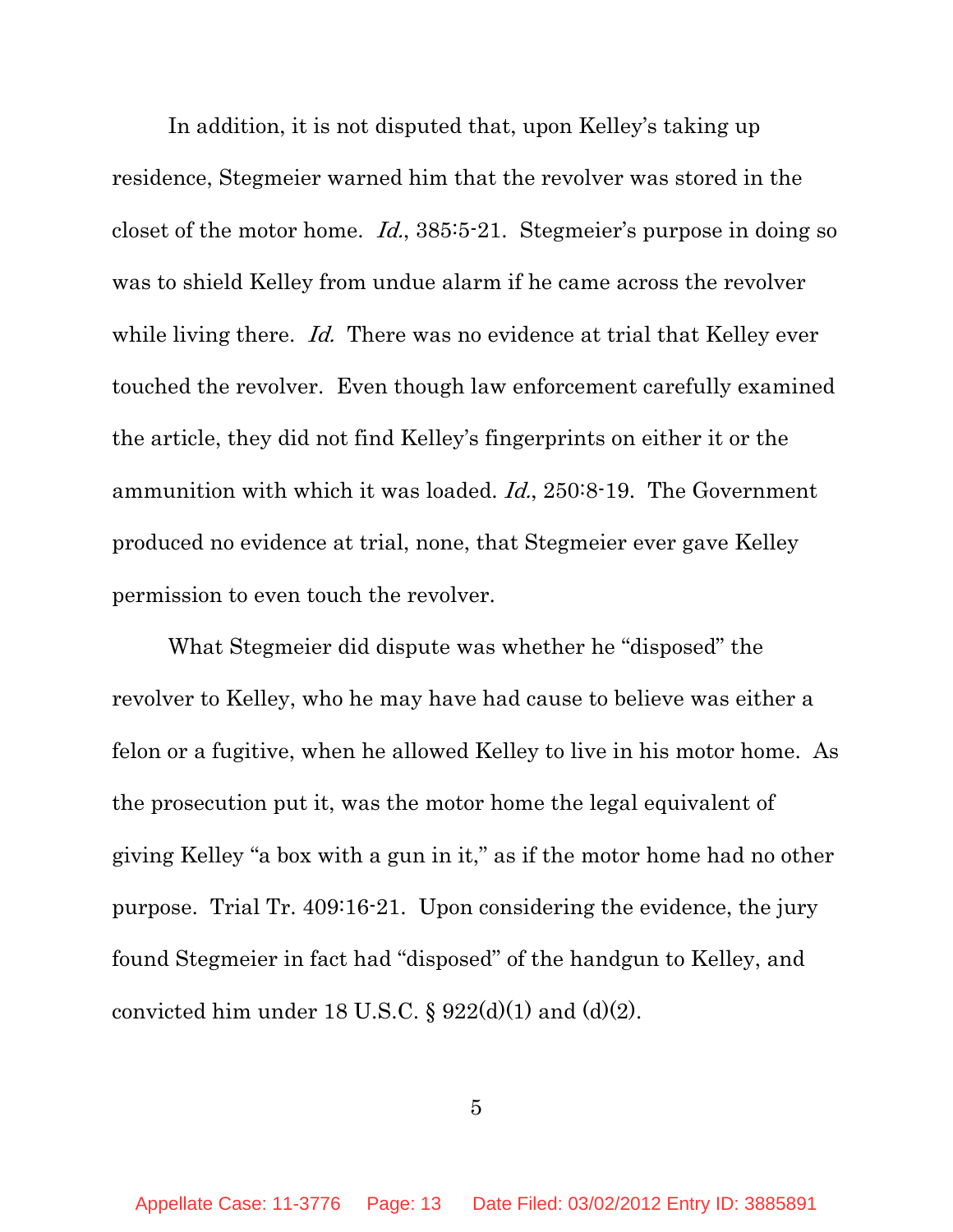#### STATEMENT OF ISSUE AND MOST APPOSITE CASES

Stegmeier, a law-abiding citizen, did not allow Kelley permission even to touch his revolver. He therefore enjoys a Second Amendment right to store the handgun in his motor home, even though he let Kelley, a felon and fugitive, stay in it as well. *Dist. of Columbia v.* Heller, 554 U.S. 570 (2008) (Second Amendment protects an individual right for law-abiding citizens); McDonald v. City of Chicago, Ill.,  $\Box$ U.S. \_\_\_\_, 130 S. Ct. 3020, 177 L. Ed. 2d 894 (2010) (Second Amendment protects a fundamental right); Clark v. Jeter, 486 U.S. 456 (1988) ("classifications affecting fundamental rights are given the most exacting scrutiny" (citation omitted)); Citizens United v.  $FEC$ , \_\_\_ U.S. \_\_\_, 130 S.Ct. 876, 175 L.Ed.2d 753 (2010) (same); The Florida Star v. B.J.F., 491 U.S. 524 (1989) (interest not compelling where legislature allows exceptions to apply); City Council of Los Angeles v. Taxpayers for Vincent, 466 U.S. 789 (1984) (statutes the effect more than the targeted evil are not narrowly tailored).

#### STANDARD OF REVIEW

The U.S. Constitutional issue addressed by Amicus SAF was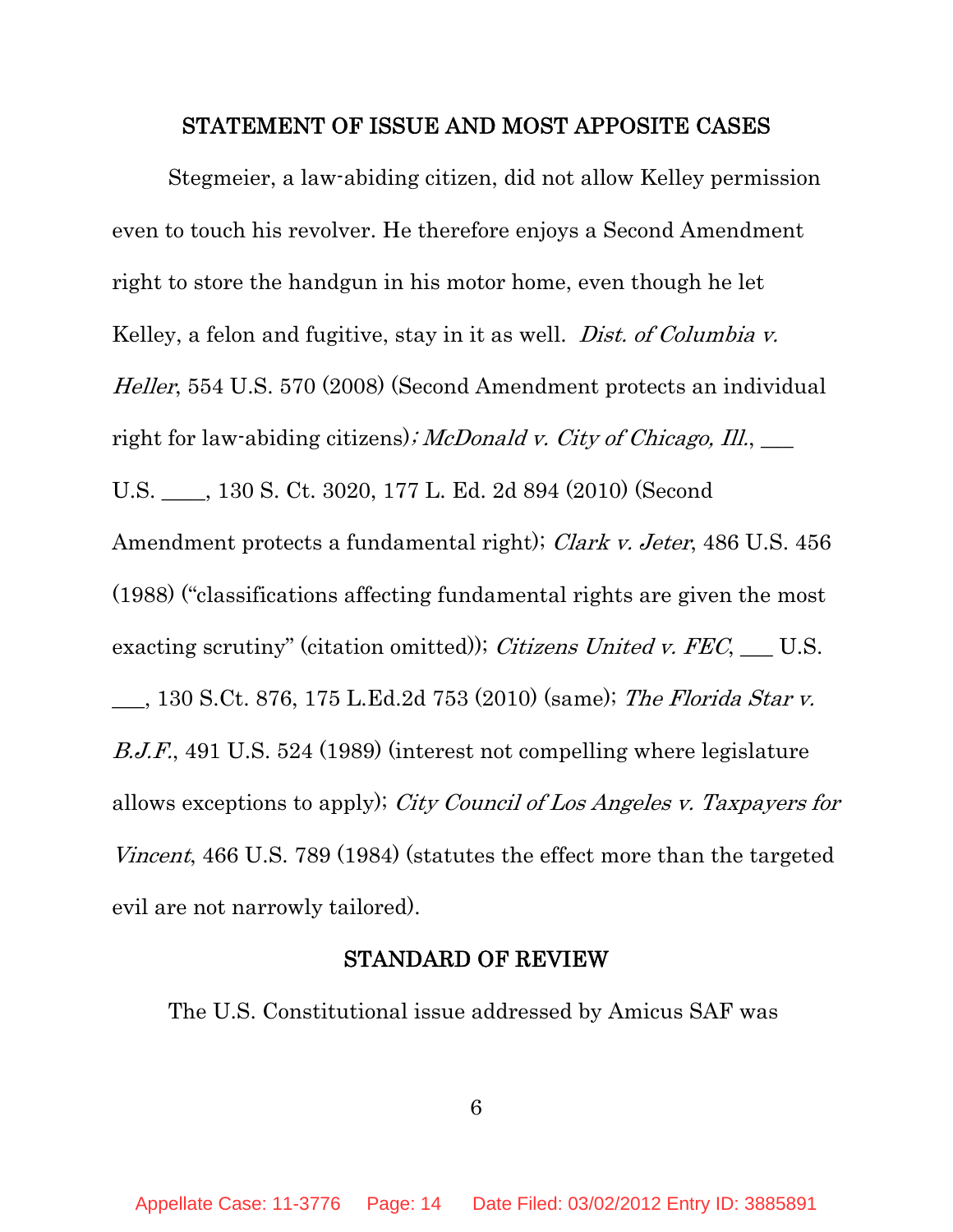raised below on a FED. R. CRIM. P. 29 motion for judgment of acquittal. See, Order RE: Mot. for J. of Acquittal (December 2, 2011); Dkt. No. 66. Although all the evidence should be viewed in a light most favorable of the verdict, the district court's denial of a motion for judgment of acquittal is reviewed de novo. United States v. Rush-Richardson, 574 F.3d 906, 909 (8th Cir.2009). Review of federal Constitutional questions is also de novo. United States v. Seay, 620 F.3d 919, 923 (8th Cir. 2010) cert. denied, 131 S. Ct. 1027, 178 L. Ed. 2d 849 (U.S. 2011). De novo review admits no deference to the district court. Nat'l Union Fire Ins. Co. of Pittsburgh, Pennsylvania v. Structural Sys. Tech., Inc., 964 F.2d 759, 761 (8th Cir. 1992).

## SUMMARY OF THE ARGUMENT

Stegmeier is a law-abiding citizen. As such he is entitled to the full protection of the natural and fundamental right, enshrined in the Second Amendment, to keep a handgun in his dwelling for self-defense.

Because the right of self-defense has been held to be "necessary to our system of ordered liberty," any infringement upon it is reviewed under "strict scrutiny." In other words, the Government must establish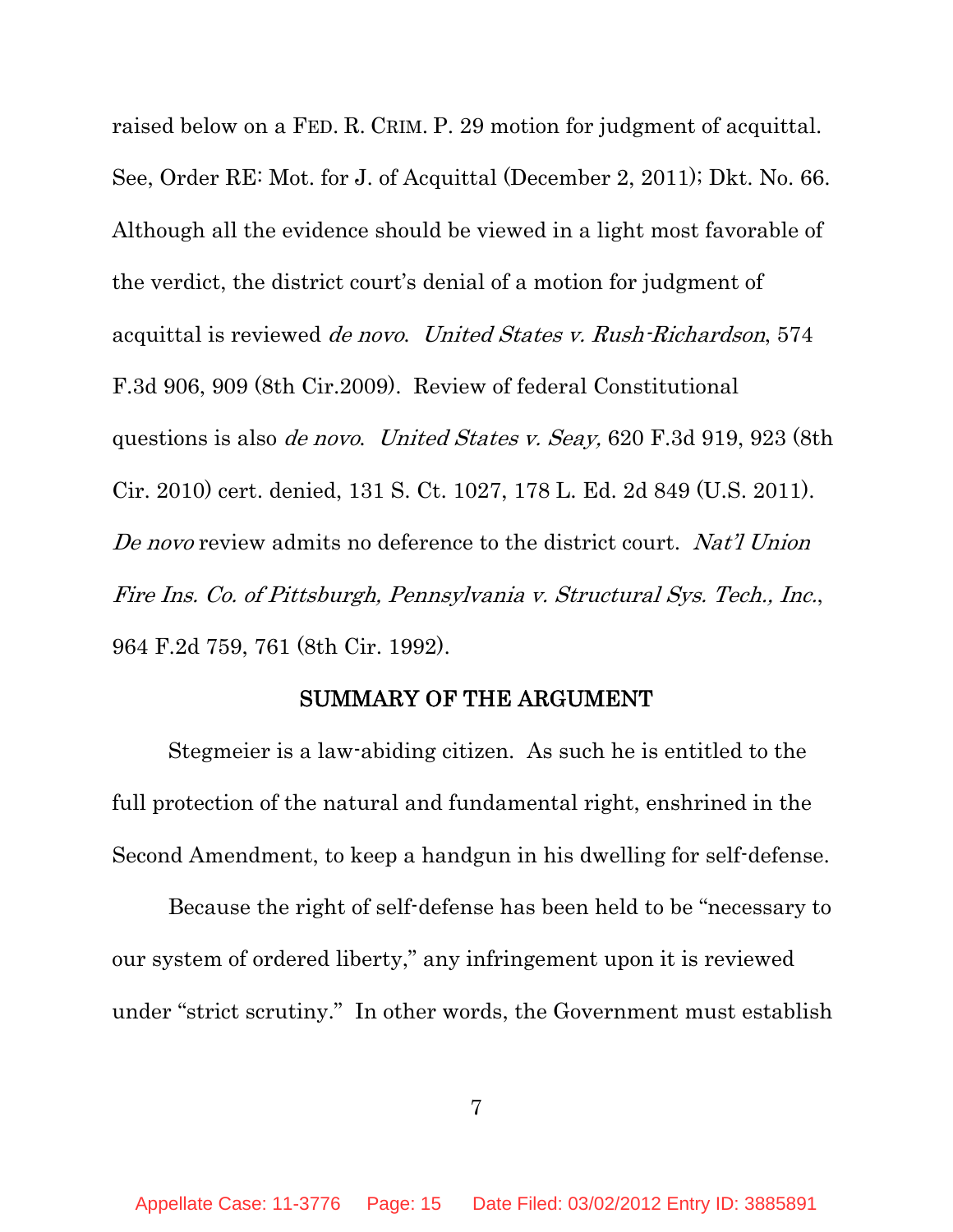that the statute at issue, 18 U.S.C.  $\S 922(d)(1 and (d)(2),$  serves a compelling government interest in a narrowly tailored way that is the least restrictive possible on Stegmeier's right of self-defense in his residence. But the Government cannot satisfy strict scrutiny. Keeping guns away from felons and fugitives is not a priority of the "highest order" because Congress has created statutory exceptions to the general policy. Moreover, the statutory infringement on homeowners's rights of self-defense entailed in the relevant Congressional enactments is too sweeping to qualify as "narrowly tailored."

As applied to Stegmeier in this case, 18 U.S.C. § 922(d)(1) and  $(d)(2)$  violates the Second Amendment. His conviction for disposing a firearm to Kelley, a felon and fugitive from justice, is prejudicial, should therefore be vacated.

#### ARGUMENT

# 1. Stegmeier, as a law-abiding citizen, is endowed with a natural and fundamental Constitutional right to keep a handgun in his dwelling.

It is unlawful to "sell or dispose any firearm or ammunition to" a felon or a "fugitive from justice." 18 U.S.C.A.  $\S 922(d)(1)$  and  $(d)(2)$ . A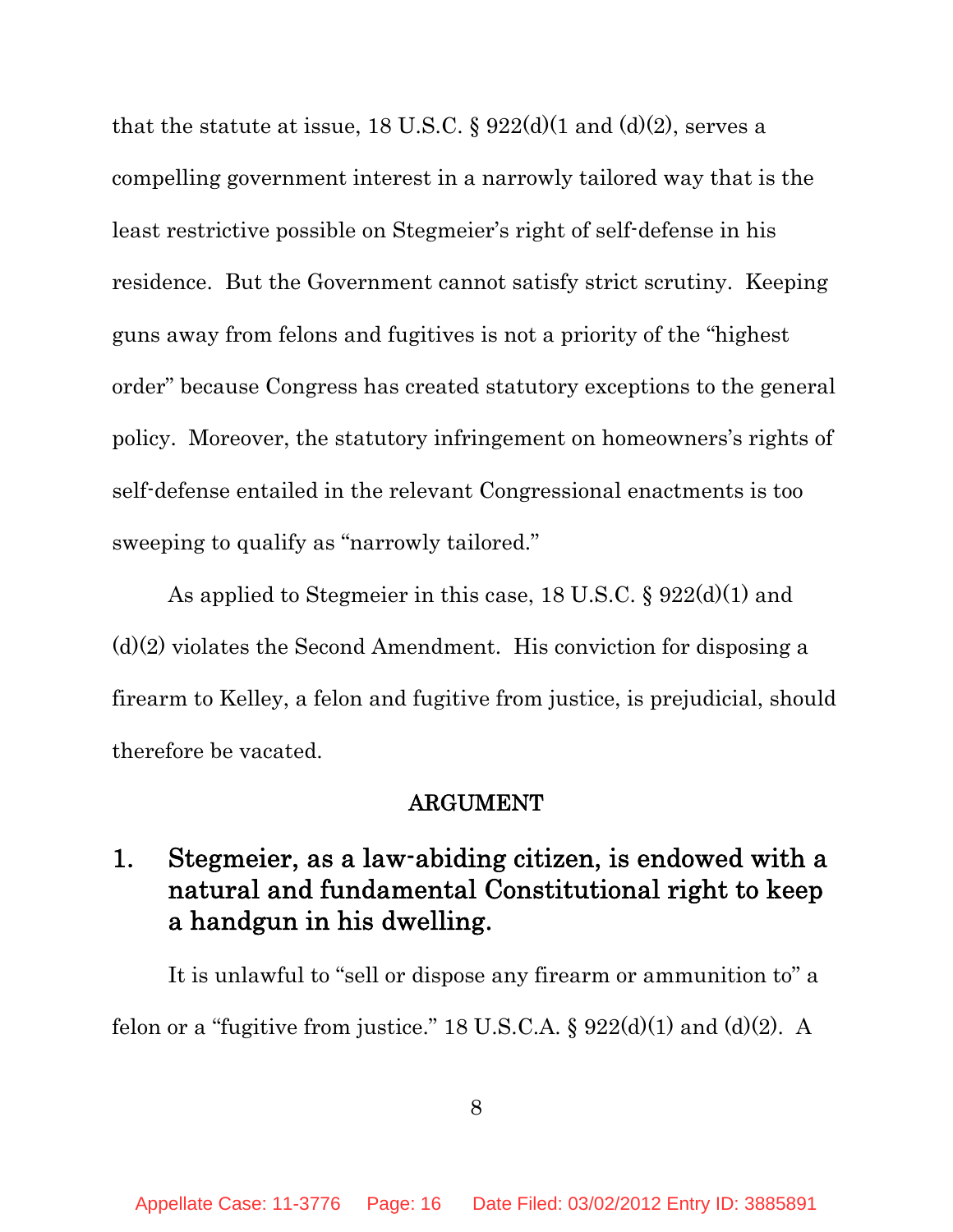sale is not at issue here. Rather, the question turns on whether Stegmeier "disposed to" Kelley the subject revolver. A disposal occurs "when a person 'comes into possession, control, or power of disposal of a firearm.'" United States v. Monteleone, 77 F.3d 1086, 1092 (8th Cir. 1996)(quoting *Huddleston v. United States*, 415 U.S. 814, 823 (1974)). In this case, in order to convict, the jury had to find that allowing Kelley, his houseguest, to stay in the motor home where Stegmeier had stored a revolver in the closet, and by the simple act of telling Kelley it was there, Stegmeier conveyed possession, control or power of disposal of the revolver.

Stegmeier has challenged, in his principal brief, the sufficiency of evidence for this finding. Amicus SAF takes no position on the issue, and assumes for the sake of its argument that the jury finding was supported by sufficient evidence. Given such an assumption, Amicus SAF contends that as applied to Stegmeier's case, 18 U.S.C. § 922(d)(1) and  $(d)(2)$  violate his fundamental right of self-defense. As a result, his conviction under Count 3 of the Indictment is void, and should be reversed.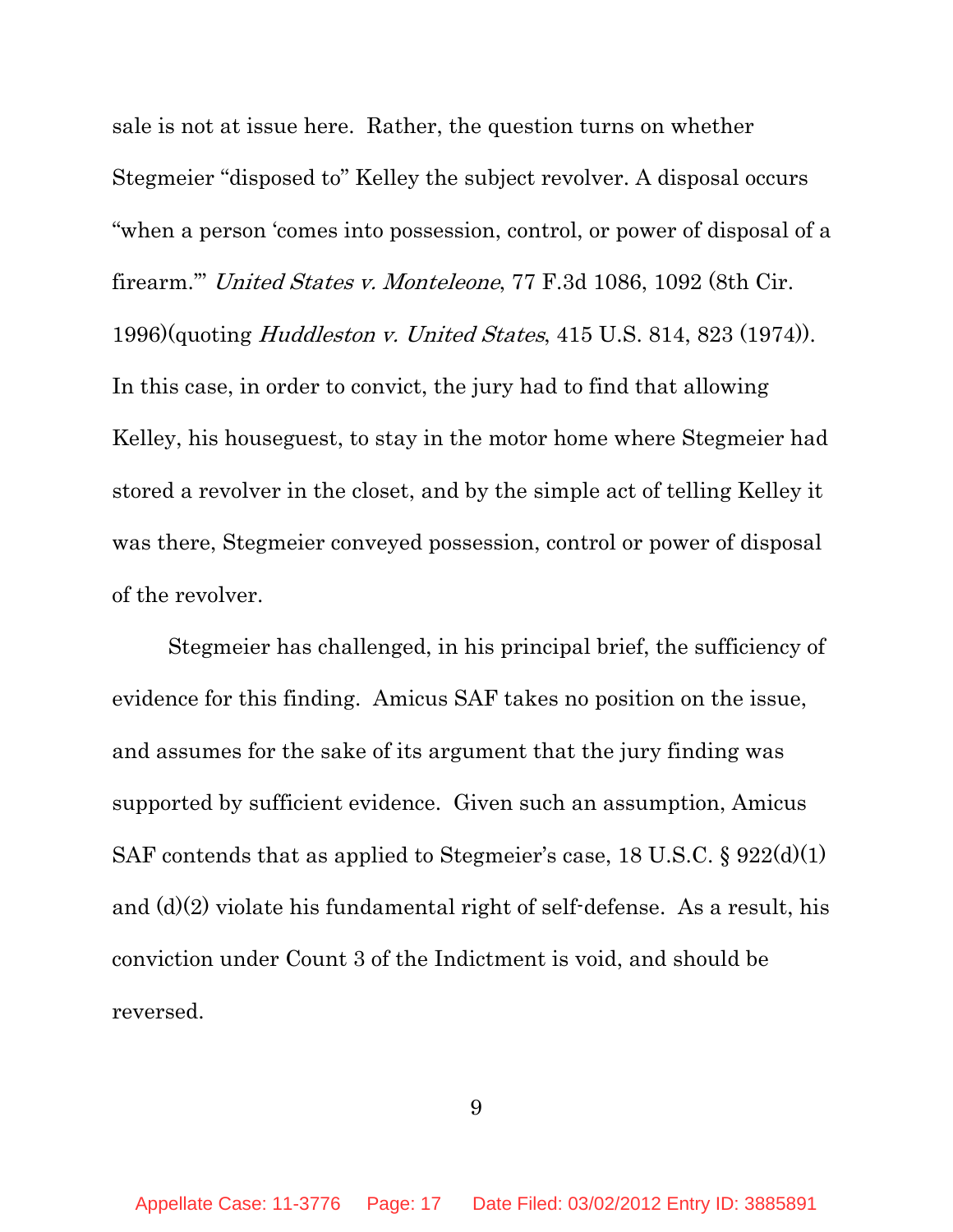Bans on handgun possession in the home violate the Second Amendment. *Dist. of Columbia v. Heller*, 554 U.S. 570, 635 (2008). This is because handguns are uniquely efficacious in exercising the "natural right" of self-defense, which right was not conferred by the Second Amendment, but is inherent characteristic of personhood. Id., 554 U.S. at 612. More important, this characteristic has been held by the Supreme Court to constitute a "fundamental right," that is "necessary to our system of ordered liberty." McDonald v. City of Chicago, Ill., \_\_\_ U.S. \_\_\_\_, 130 S. Ct. 3020, 3042, 177 L. Ed. 2d 894 (2010). Thus, under Heller, law-abiding citizens have a fundamental right to keep handguns in their own dwelling places.

Admittedly, the right to keep handguns in ones' dwelling for selfdefense is not unlimited:

Like most rights, the right secured by the Second Amendment is not unlimited.... Although we do not undertake an exhaustive historical analysis today of the full scope of the Second Amendment, nothing in our opinion should be taken to cast doubt on longstanding prohibitions on the possession of firearms by felons and the mentally ill, or laws forbidding the carrying of firearms in sensitive places such as schools and government buildings, or laws imposing conditions and qualifications on the commercial sale of arms.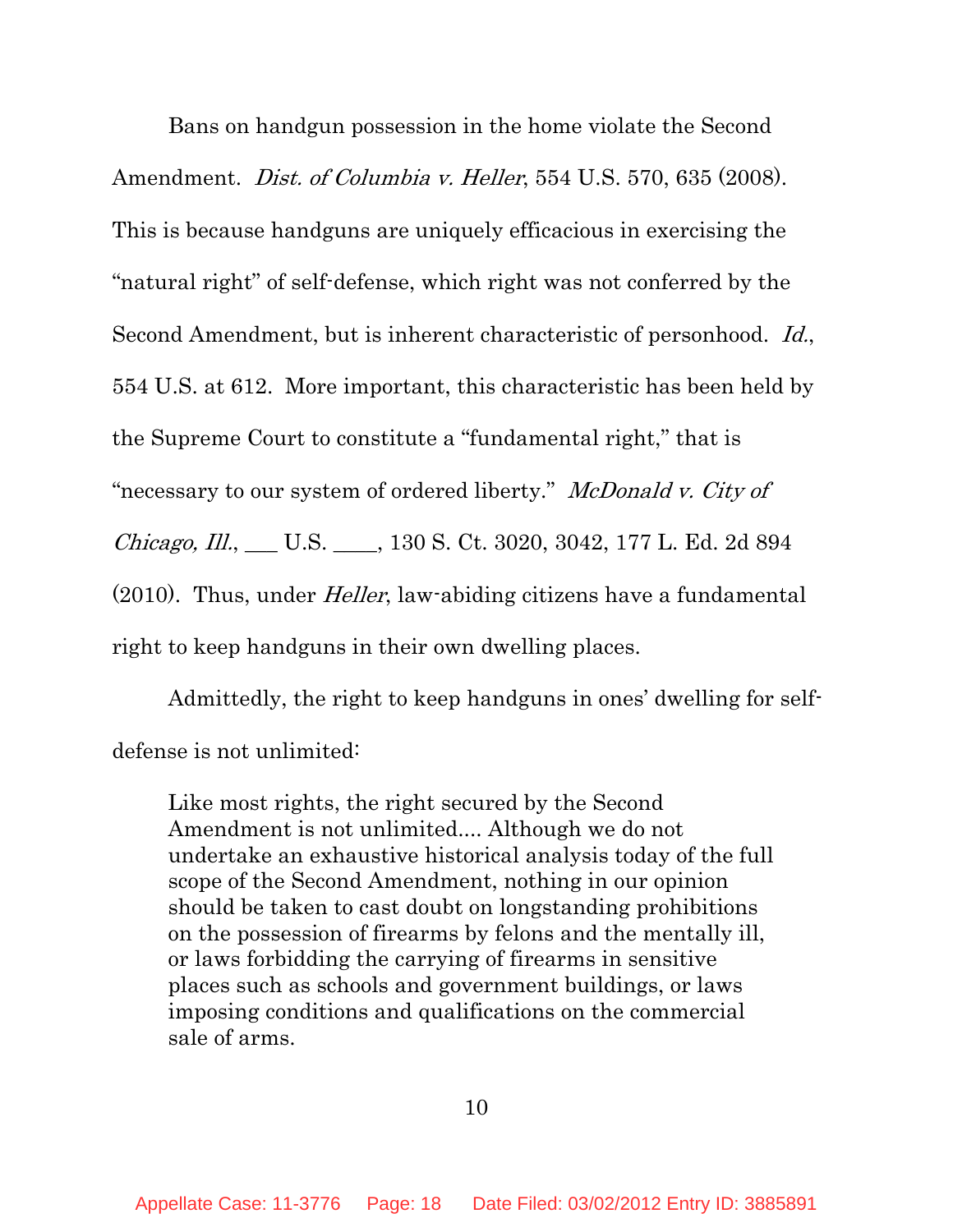Heller, 554 U.S. at 626. This Court has had occasions to contemplate

the scope of *Heller*, and very recently issued this thoughtful discussion:

Heller characterized the Second Amendment as guaranteeing "the right of law-abiding, responsible citizens to use arms in defense of hearth and home." Id. (emphasis added). Scholarship suggests historical support for a common-law tradition that permits restrictions directed at citizens who are not law-abiding and responsible. The Court's discussion is consistent with the view that in "classical republican philosophy, the concept of a right to arms was inextricably and multifariously tied to that of the 'virtuous citizen,' " such that "the right to arms does not preclude laws disarming the unvirtuous (i.e. criminals) or those who, like children or the mentally unbalanced, are deemed incapable of virtue." Don B. Kates, Jr., The Second Amendment: A Dialogue, Law & Comtemp. Probs., Winter 1986, at 146 (1986); see also Don B. Kates & Clayton E. Kramer, Second Amendment Limitations and Criminological Considerations, 60 Hastings L.J. 1339, 1359 & n. 120 (2009); Glenn Harlan Reynolds, A Critical Guide to the Second Amendment, 62 Tenn. L. Rev. 461, 480–81 (1995); cf. Adam Winkler, *Heller's Catch–22*, 56 UCLA L. Rev. 1551, 1563 n.67 (2009). In the 1760s, Blackstone explained that English subjects enjoyed a right to have arms for their defense, "suitable to their condition and degree" and "under due restrictions." 1 William Blackstone, Commentaries \*139. This right and others, he recounted, were subject to "necessary restraints," viewed as "gentle and moderate," and designed to prevent "what would be pernicious either to ourselves or our fellow citizens." Id. at \*140. Proposals from the Founding period reflect a similar understanding of the pre-existing right to bear arms. A proposal of Samuel Adams at the Massachusetts Ratifying Convention would have forbidden Congress to prevent "the people of the United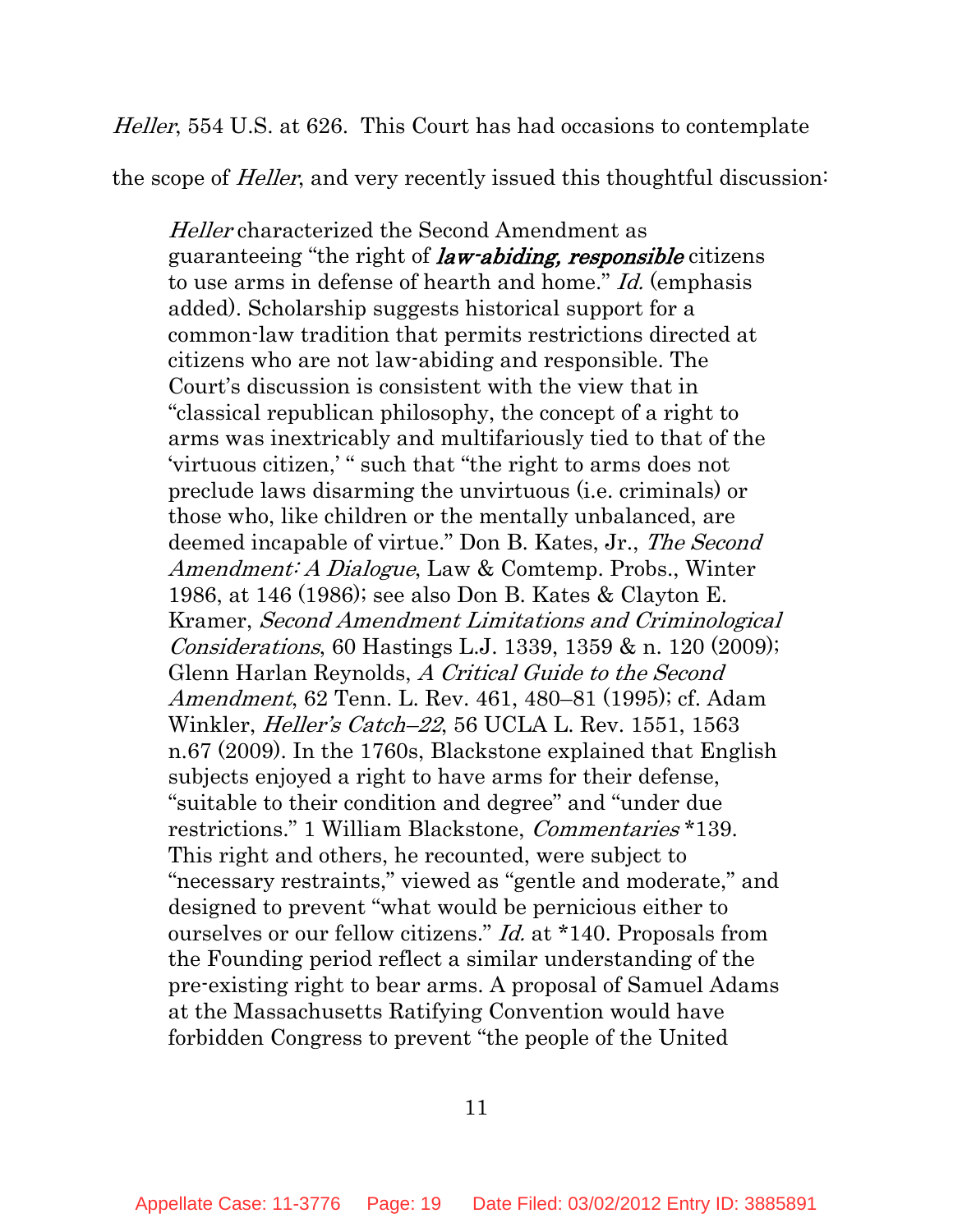States, who are peaceable citizens, from keeping their own arms." Journal of Convention: Wednesday February 6, 1788, reprinted in Debates and Proceedings in the Convention of the Commonwealth of Massachusetts Held in the Year 1788, at 86 (Boston, William White 1856) (emphasis added). Pennsylvania delegates in 1787 similarly proposed a constitutional provision stating that "no law shall be passed for disarming the people or any of them unless for crimes committed, or real danger of public injury from individuals." The Address and Reasons of Dissent of the Minority of the Convention of Pennsylvania to their Constituents, reprinted in Bernard Schwartz, 2 The Bill of Rights: A Documentary History 662, 665 (1971) (emphasis added). See generally C. Kevin Marshall, Why Can't Martha Stewart Have a Gun?, 32 Harv. J.L. & Pub. Pol'y 695 (2009).

United States v. Bena, 664 F.3d 1180, 1183-84 (8th Cir. 2011)

(emphasis the Court's.)

In this case, at all relevant times, Stegmeier was a "law-abiding, responsible citizen." Id. As a "peaceable citizen," with no history of "crimes committed," he posed "no real danger of public injury." Id. Stegmeier was likewise not among the "unvirtuous (i.e. criminals) or those who, like children or the mentally unbalanced, are deemed incapable of virtue." Id. Thus, he was under no legal disability and had no criminal or other history that would deprive him of the same Second Amendment protections that were enjoyed by, for example, the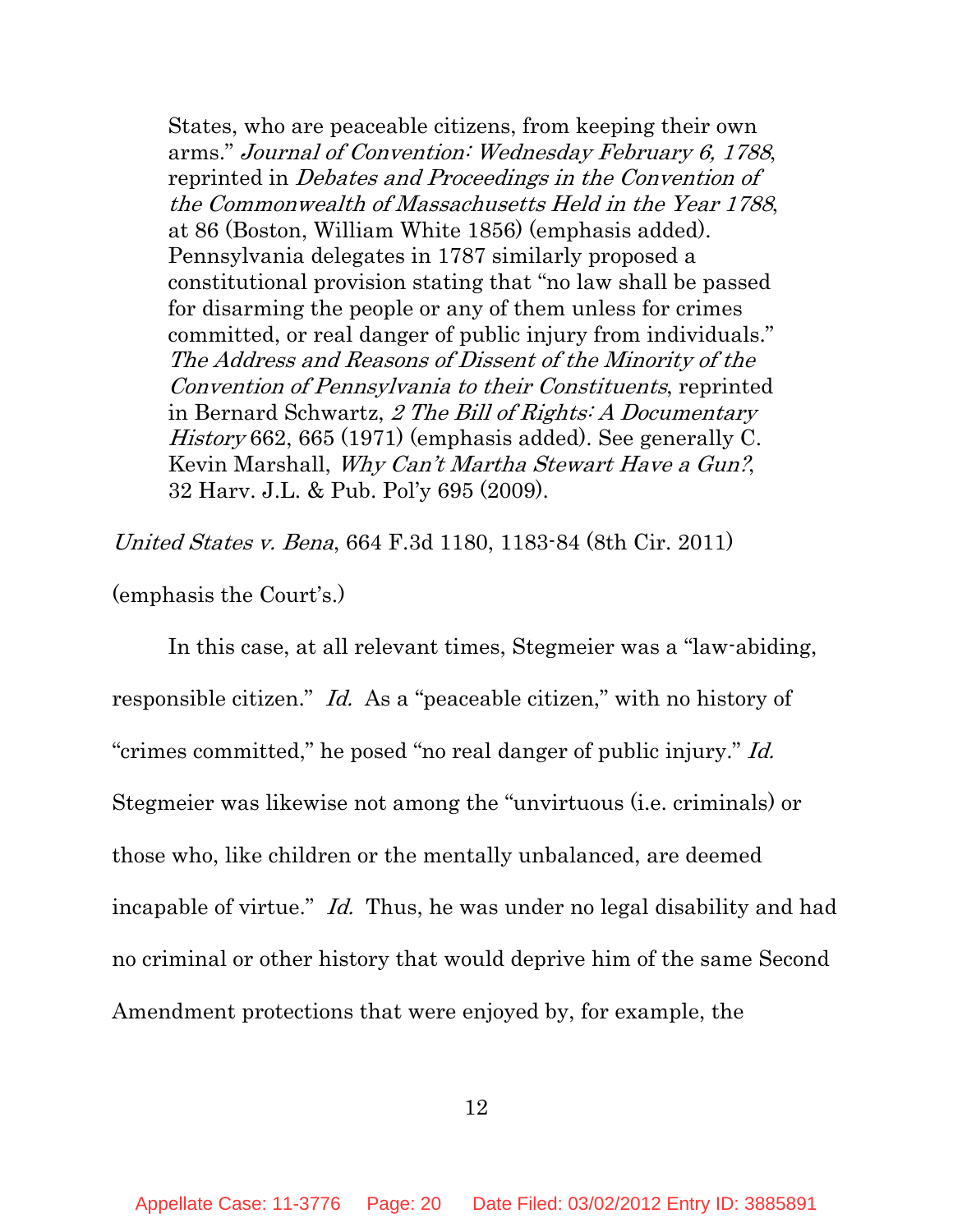## petitioner in Heller.

The question is then, despite Stegmeier's right of Second Amendment protection, can Congress nevertheless forbid him from keeping a revolver in a motor home he regularly uses as a temporary residence, just because his house guest might be a person prohibited from the possession of firearms.

# 2. Because the right of self-defense protected by the Second Amendment is has been held to be "necessary to our system of ordered liberty," any infringement upon it is reviewed under "strict scrutiny."

The Supreme Court has not yet articulated a particular level of scrutiny that courts should apply to Second Amendment challenges, but it has stated that rational basis review is not appropriate. See *Heller*, 554 U.S. at 629 n. 27 ("Obviously, [a rational basis] test could not be used to evaluate the extent to which a legislature may regulate a specific, enumerated right, be it the freedom of speech, the guarantee against double jeopardy, the right to counsel, or the right to keep and bear arms."). Nevertheless, the apt level of review flows directly from its ruling in McDonald, where the Court confirmed that the right to keep and bear arms is a "fundamental" one. See 130 S.Ct. at 3042. In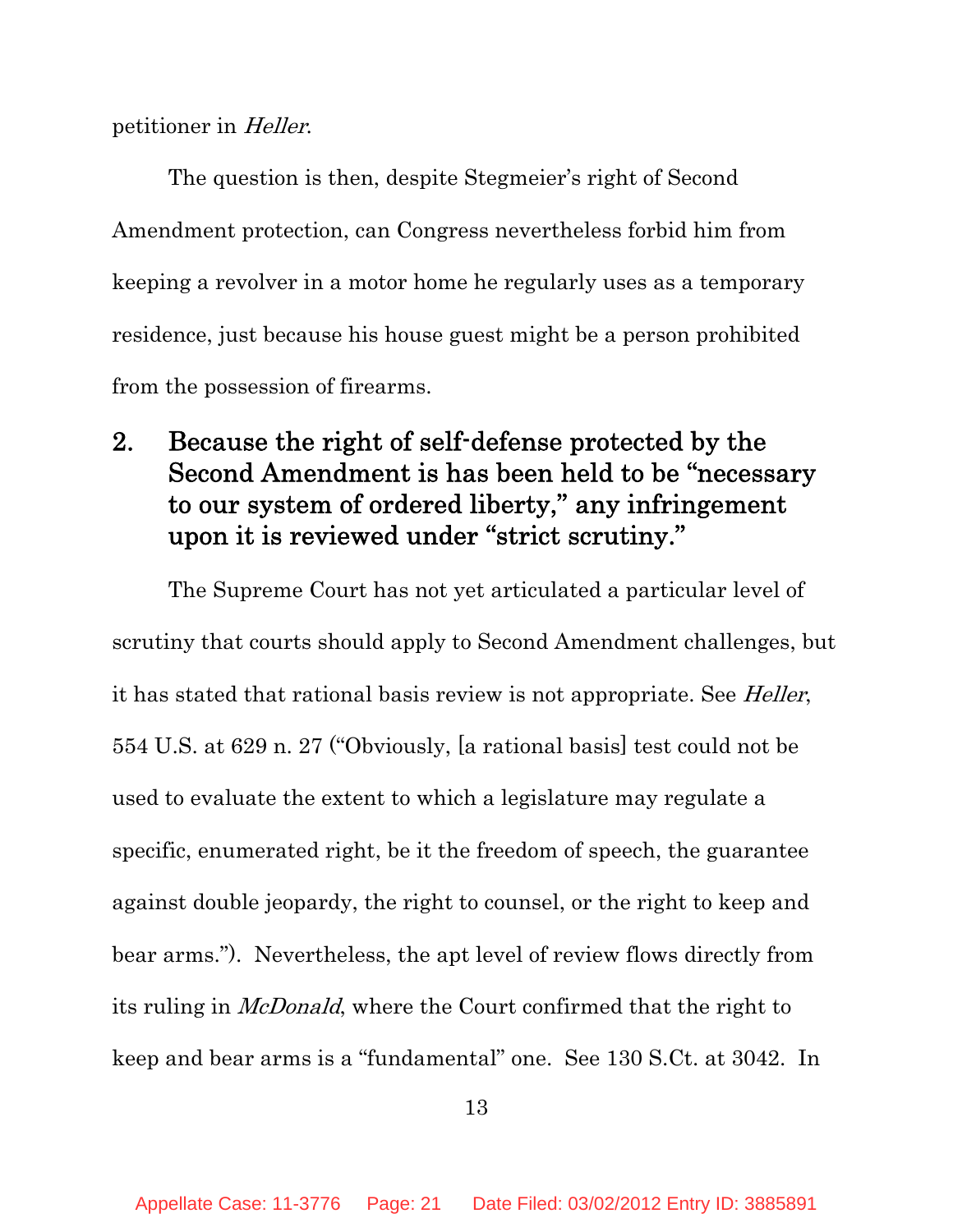cases involving fundamental rights, the Supreme Court applies a review of "strict scrutiny" to legislation that impinges on the fundamental right. See, e.g., *Clark v. Jeter*, 486 U.S. 456, 461 (1988) ("classifications" affecting fundamental rights are given the most exacting scrutiny" (citation omitted)).<sup>3</sup>

The application of strict scrutiny requires the Government, not the citizen, to prove that its law "furthers a compelling interest and is narrowly tailored to achieve that interest." Citizens United v. FEC,  $\qquad \qquad$ U.S. \_\_\_, 130 S.Ct. 876, 898, 175 L.Ed.2d 753 (2010) (internal quotation marks omitted). Other of the many Supreme Court decisions that applied the strict scrutiny test in defense of fundamental rights include,

 $3$  Such authority abounds. See *Collins v. Harker Heights*, 503 U.S. 115, 125 (1992) (Due Process Clause "protects individual liberty against 'certain government actions regardless of the fairness of the procedures used to implement them' ") (quoting *Daniels v. Williams*, 474 U.S. 327, 33 (1986)); Eisenstadt v. Baird, 405 U.S. 438 (1972) (to use contraception); Loving v. Virginia, 388 U.S. 1 (1967) (the right to marry); Griswold v. Connecticut, 381 U.S. 479 (1965) (to marital privacy); Skinner v. Oklahoma ex rel. Williamson, 316 U.S. 535 (1942) (to have children); Griffin v. Illinois, 351 U.S. 12, 16–18 (1956) (due process in criminal matters); Rochin v. California, 342 U.S. 165 (1952) (to bodily integrity); Pierce v. Society of Sisters, 268 U.S. 51 (1925) (to direct the education and upbringing of one's children) Meyer v. Nebraska, 262 U.S. 390 (1923) (same).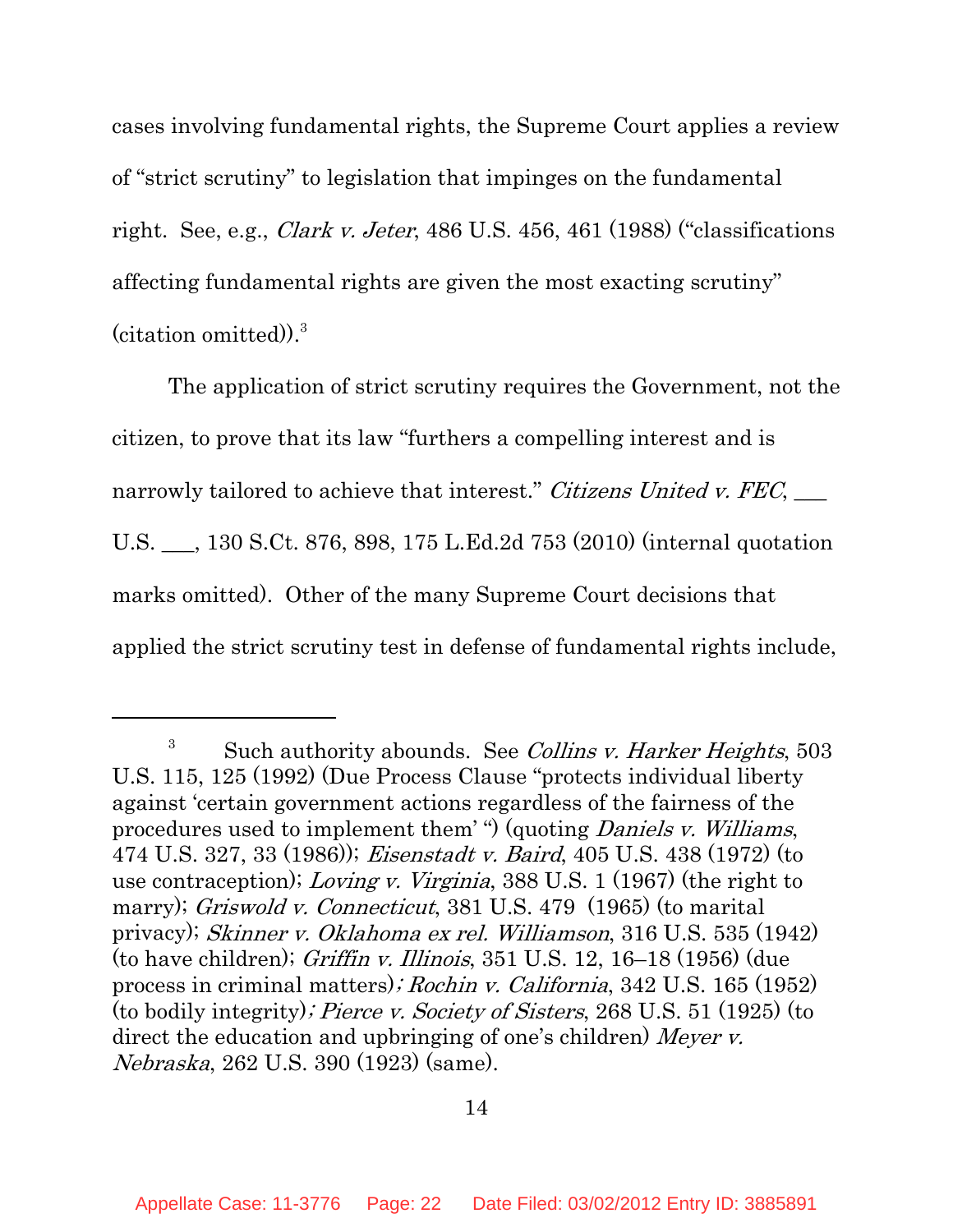Hunter v. Underwood, 471 U.S. 222 (1985) (the right to vote); U.S. v. Guest, 383 U.S. 745 (1966) (travel); Roe v. Wade, 410 U.S. 113, 152–153 (1973) (privacy); Wisconsin v. Yoder, 406 U.S. 205, 214–215 (1972) (specific guarantees in the Bill of Rights, e.g., freedom of religion).

Still, despite *McDonald's* admonition that the right to keep and bear arms is fundamental in nature, lower courts insist on reading the Second Amendment with the most limited possible lens. Post-*Heller* they have settled on a two-step test that first (a) narrows scope of the fundamental right; and then (b) applies low standards of judicial scrutiny against legislation that burdens the right. See United States v. Masciandaro, 638 F.3d 458 (4th Cir. 2011) cert. denied, 132 S. Ct. 756 (U.S. 2011). For example, the Third Circuit fashioned an approach which applies these two winnowing steps sequentially. United States v. Marzzarella, 614 F.3d 85, 89 (3d Cir. 2010) cert. denied, 131 S. Ct. 958, 178 L. Ed. 2d 790 (U.S. 2011). First, the court considers "whether the challenged law imposes a burden on conduct falling within the scope of the Second Amendment's guarantee." If it does not, the inquiry is complete. If it does, the court then evaluates the law under "some form"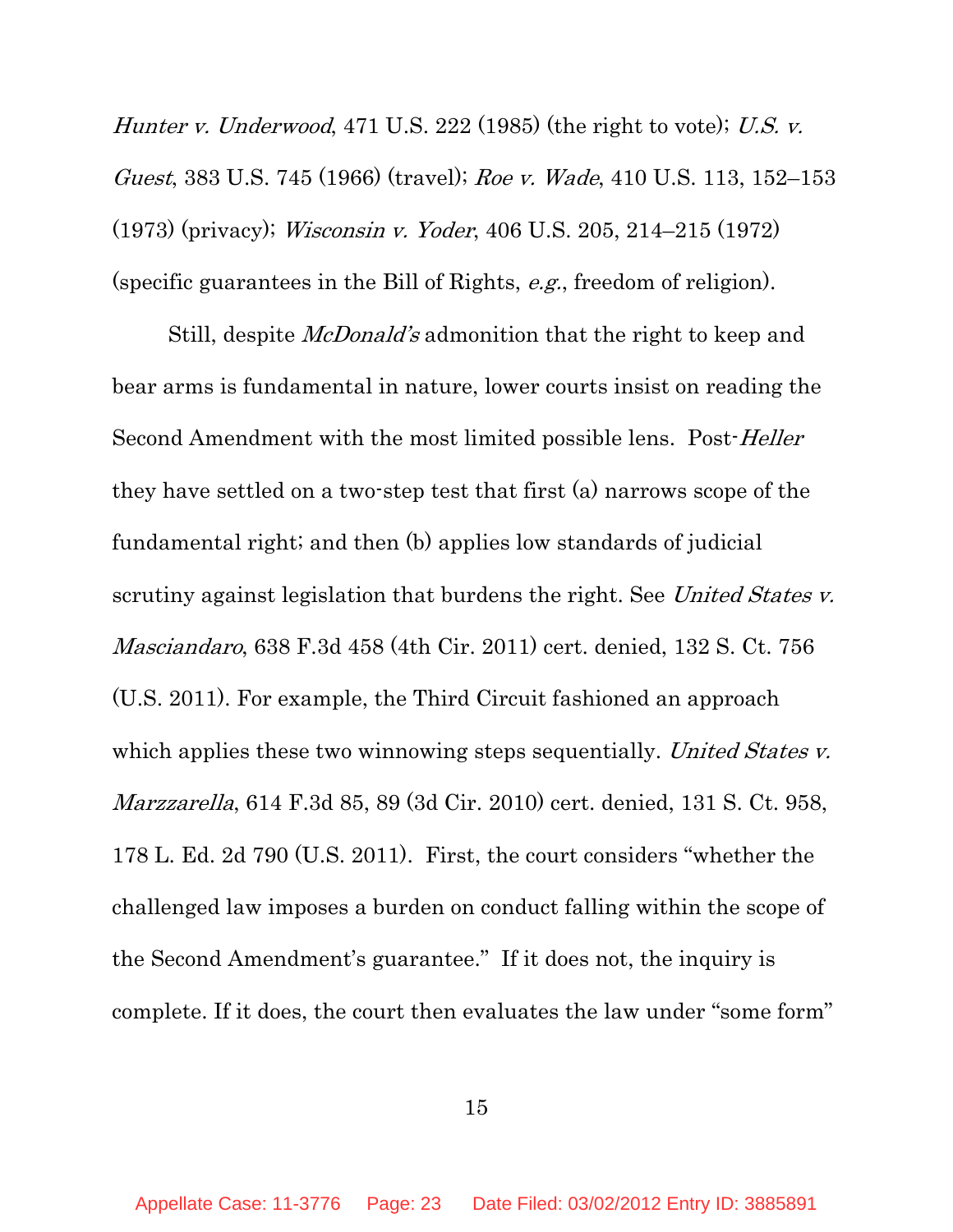of what it calls a "means-end scrutiny." Id. (internal citation omitted). This method of effectively restricting *Heller* and *McDonald* to their facts has been adopted in other circuits as well. See *Heller v. District of* Columbia, No. 10–7036, 2011 WL 4551558, at  $*5$  (D.C.Cir. Oct. 4, 2011); Ezell v. City of Chicago, 651 F.3d 684, 702–04 (7th Cir. 2011); United States v. Chester, 628 F.3d 673, 680 (4th Cir. 2010); United States v. Reese, 627 F.3d 792 (10th Cir. 2010) cert. denied, 131 S. Ct. 2476, 179 L. Ed. 2d 1214 (U.S. 2011).

Amicus SAF urges this Court to reject its sister-Circuits' confining view of the natural, pre-Constitutional and fundamental right of selfdefense. Not only is such a grudging analysis false to the central holdings of *Heller* and *McDonald*, but any relaxation of the long established Constitutional standards threatens to undermine all of fundamental rights jurisprudence:

We are oath-bound to defend the Constitution. This obligation requires that congressional enactments be judged by the standards of the Constitution. The Judiciary has the duty of implementing the constitutional safeguards that protect individual rights. When the Government acts to take away the fundamental right of citizenship, the safeguards of the Constitution should be examined with special diligence.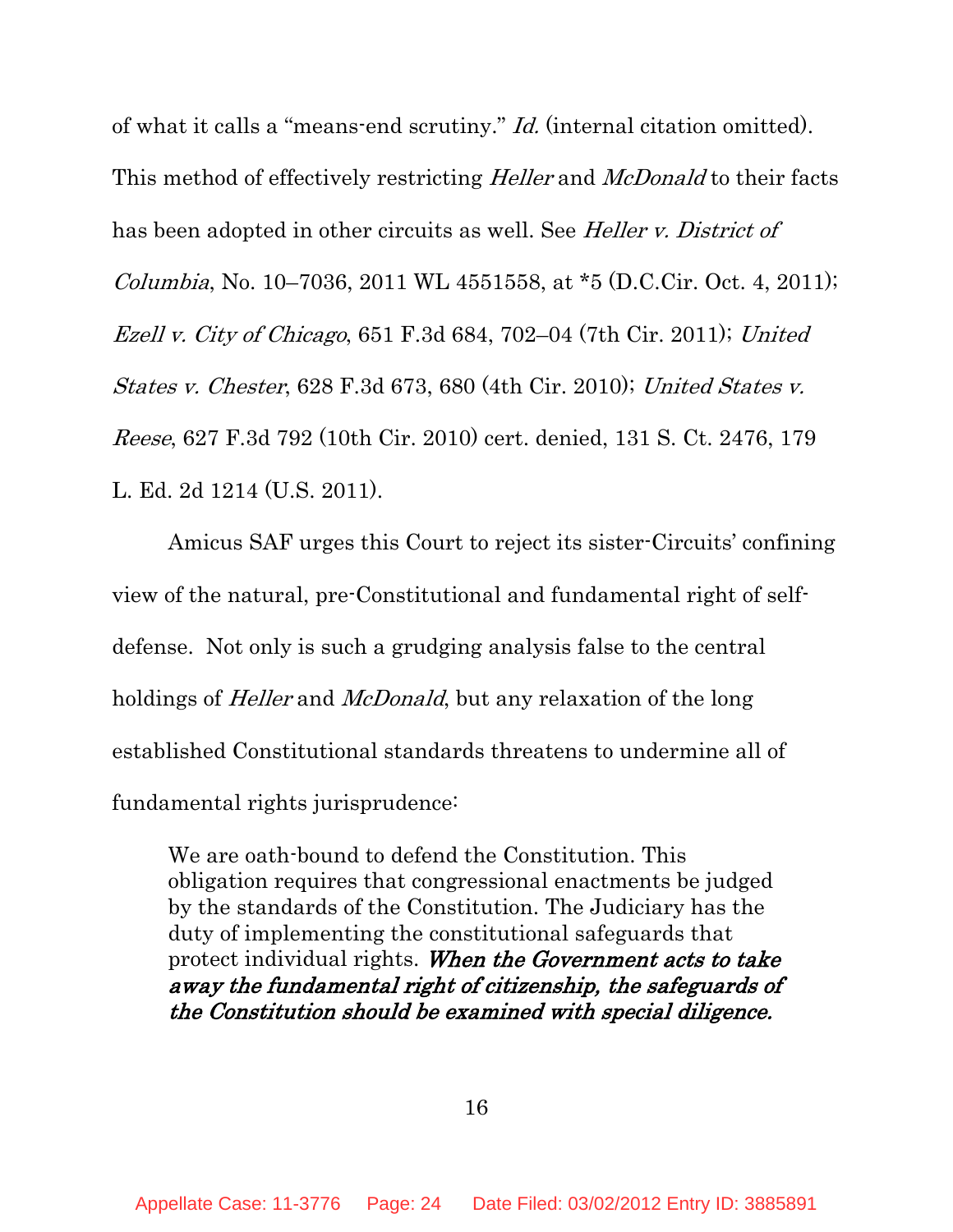The provisions of the Constitution are not time-worn adages or hollow shibboleths. They are vital, living principles that authorize and limit governmental powers in our Nation. They are the rules of government. When the constitutionality of an Act of Congress is challenged in this Court, we must apply those rules. If we do not, the words of the Constitution become little more than good advice.

When it appears that an Act of Congress conflicts with one of these provisions, we have no choice but to enforce the paramount commands of the Constitution. We are sworn to do no less. We cannot push back the limits of the Constitution merely to accommodate challenged legislation. We must apply those limits as the Constitution prescribes them, bearing in mind both the broad scope of legislative discretion and the ultimate responsibility of constitutional adjudication. We do well to approach this task cautiously, as all our predecessors have counseled. But the ordeal of judgment cannot be shirked.

Trop v. Dulles, 356 U.S. 86, 103 (1958) (emphasis added).

When rights held to be fundamental are at stake, courts should

not "water down" the strict scrutiny analysis. Church of the Lukumi

Babalu Aye, Inc. v. City of Hialeah, 508 U.S. 520, 546 (1993);

Employment Div., Dept. of Human Res. of Oregon v. Smith, 494 U.S.

872, 888 (1990). To do so would result in a dangerous weakening of

vital jurisprudence that sustains the judiciary as citizens' ultimate

bulwark of individual liberty.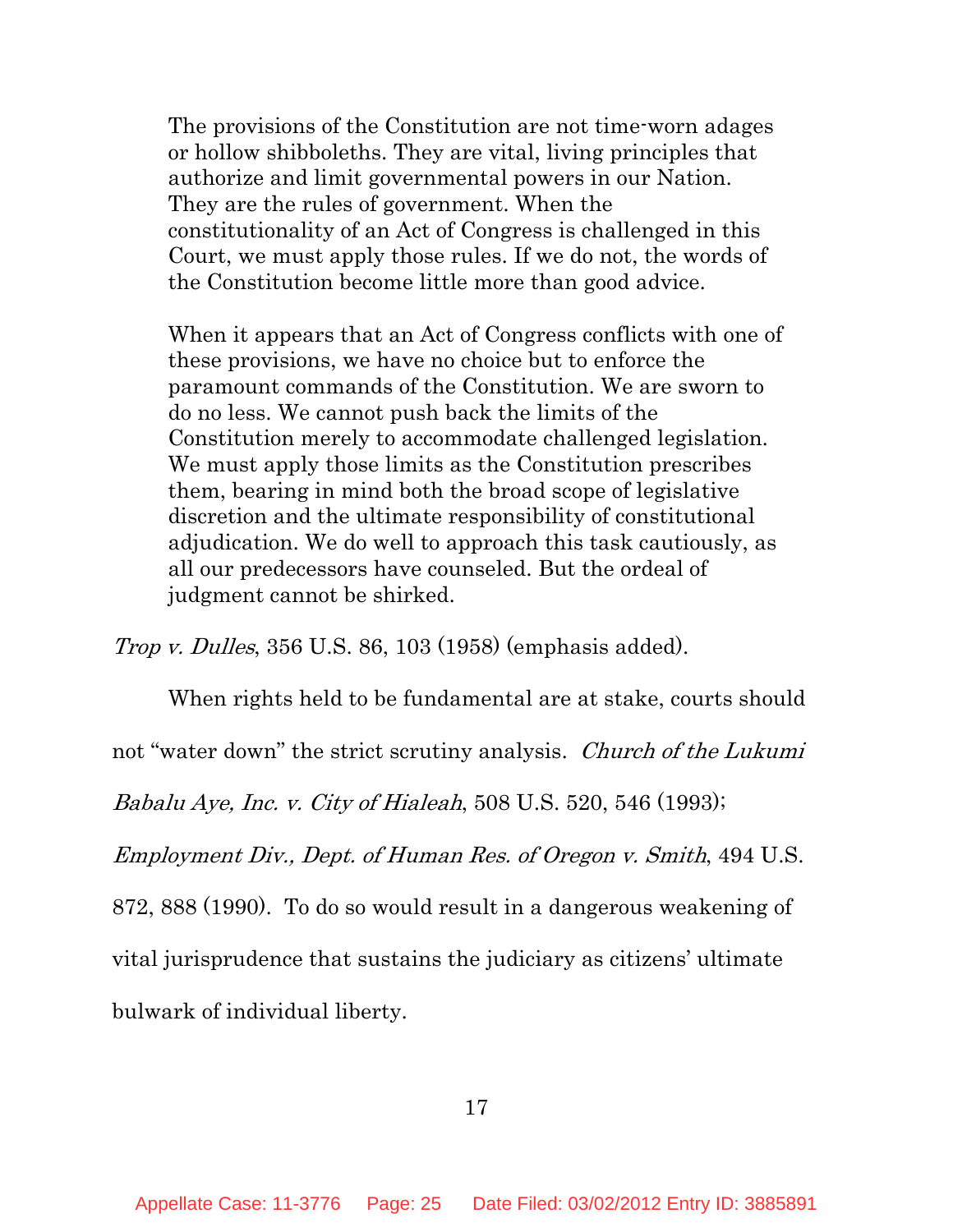Our established method of substantive-due-process analysis has two primary features: First, we have regularly observed that the Due Process Clause specially protects those fundamental rights and liberties which are, objectively, "deeply rooted in this Nation's history and tradition," id., at 503, 97 S.Ct., at 1938 (plurality opinion); Snyder v. Massachusetts, 291 U.S. 97, 105, 54 S.Ct. 330, 332, 78 L.Ed. 674 (1934) ("so rooted in the traditions and conscience of our people as to be ranked as fundamental"), and "implicit in the concept of ordered liberty," such that "neither liberty nor justice would exist if they were sacrificed," Palko v. Connecticut, 302 U.S. 319, 325, 326, 58 S.Ct. 149, 152, 82 L.Ed. 288 (1937). Second, we have required in substantive-due-process cases a "careful description" of the asserted fundamental liberty interest. Flores, supra, at 302, 113 S.Ct., at 1447; Collins, supra, at 125, 112 S.Ct., at 1068; CruzanF, supra, at 277-278, 110 S.Ct., at 2850-2851. Our Nation's history, legal traditions, and practices thus provide the crucial "guideposts for responsible decisionmaking," Collins, supra, at 125, 112 S.Ct., at 1068, that direct and restrain our exposition of the Due Process Clause.

Washington v. Glucksberg, 521 U.S. 702, 721 (1997). This is why the

Supreme Court is so careful when deciding whether a right is "so rooted

in the traditions and conscience of our people as to be ranked as

fundamental." Id. But once a fundamental right is identified and

described, it deserves the greatest of all possible deference: "'As we

stated recently in Flores, the Fourteenth Amendment 'forbids the

government to infringe ... "fundamental" liberty interests at all, no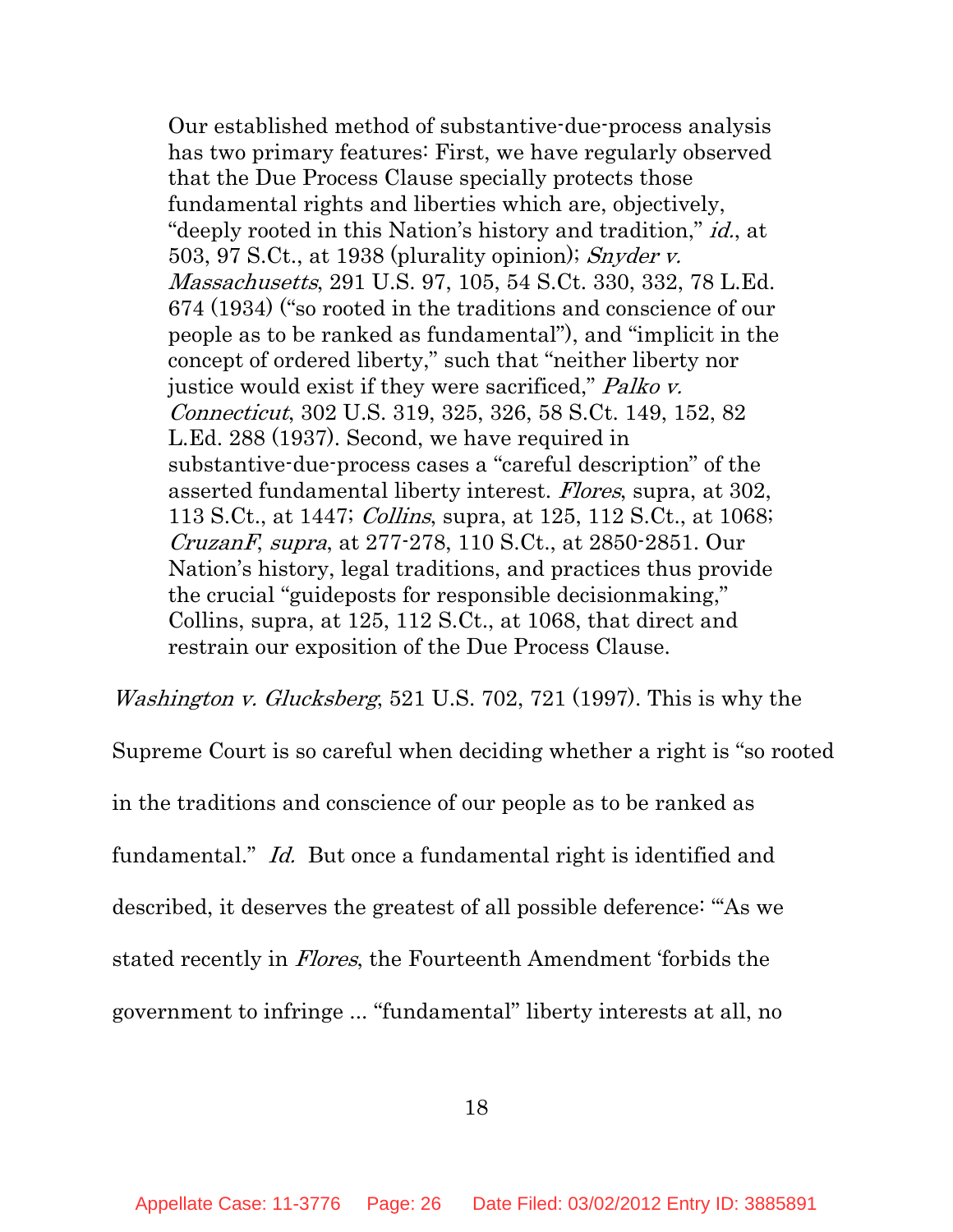matter what process is provided, unless the infringement is narrowly tailored to serve a compelling state interest.'" Id.

Here, the Second Amendment preserves rights of such magnitude. "In sum, it is clear that the framers and ratifiers of the Fourteenth Amendment counted the right to keep and bear arms among those fundamental rights necessary to our system of ordered liberty." McDonald, 130 S. Ct. at 3042. This holding, then, resolves the question. Congressional infringements on the right of self-defense in one's residence, as articulated in *Heller*, are subject to strict scrutiny. "[B]y common understanding throughout the Engligh-speaking world," the most fundamental aspect of 'liberty,'" is "the privacy of the home in its most basic sense, and it is this which requires that the statute be subjected to 'strict scrutiny." Poe v. Ullman, 367 U.S. 497, 548 (1961).

## 3. The Government cannot satisfy strict scrutiny.

## A. Keeping guns away from felons and fugitives is not a priority of the highest order because Congress has created statutory exceptions.

Turning now to the strict scrutiny analysis, the Government bears the burden to prove 18 U.S.C. § 922(d)(1) and (d)(2), as applied in this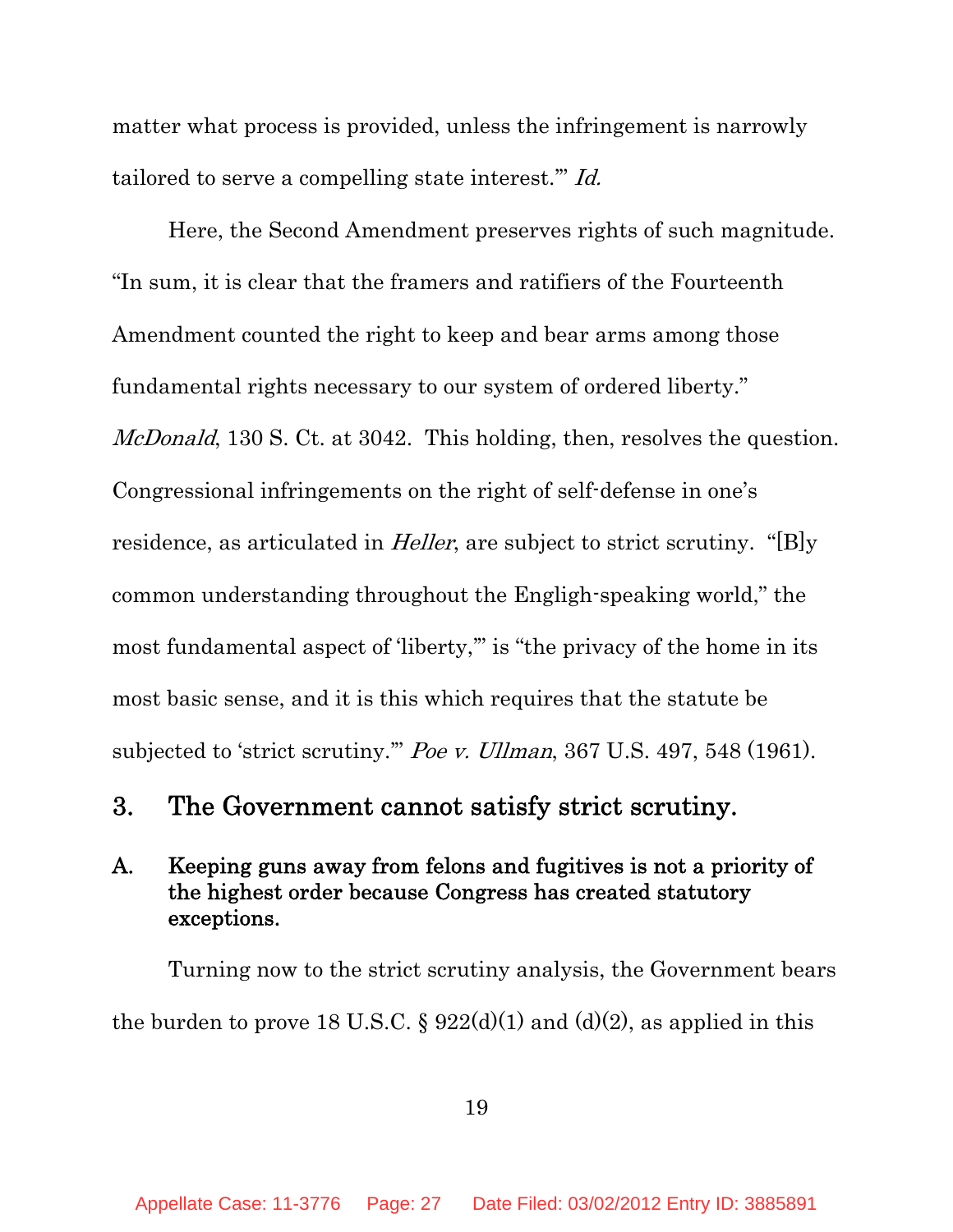case, are (1) narrowly tailored, to serve (2) a compelling state interest. E.g., Eu v. San Francisco County Democratic Central Comm., 489 U.S. 214, 222 (1989). In order for the Government to make such a showing, given the facts of this case, is must establish that the laws at issue do not "unnecessarily circumscrib[e]" Stegmeier's right to self defense in his home. E.g., *Republican Party of Minnesota v. White*, 536 U.S. 765, 774-75 (2002).

Here, the Government cannot show it has a compelling interest in proscribing a homeowner from having handguns in a home where there is a felon or fugitive as a house guest. It is established in strict scrutiny jurisprudence that "a law cannot be regarded as protecting an interest 'of the highest order' ... when it leaves appreciable damage to that supposedly vital interest unprohibited." The Florida Star v. B.J.F., 491 U.S. 524, 540 (1989)(SCALIA, J., concurring in part and concurring in judgment) (citation omitted)). See Simon & Schuster, Inc. v. Members of N.Y. State Crime Victims Bd., 502 U.S. 105, 119–120 (1991). Cf. Florida Star v. B.J.F., supra, at 540–541, 109 S.Ct., at 2612–13; Smith v. Daily Mail Publishing Co., 443 U.S. 97, 104–105 (1979); id., at 110, 99 S.Ct.,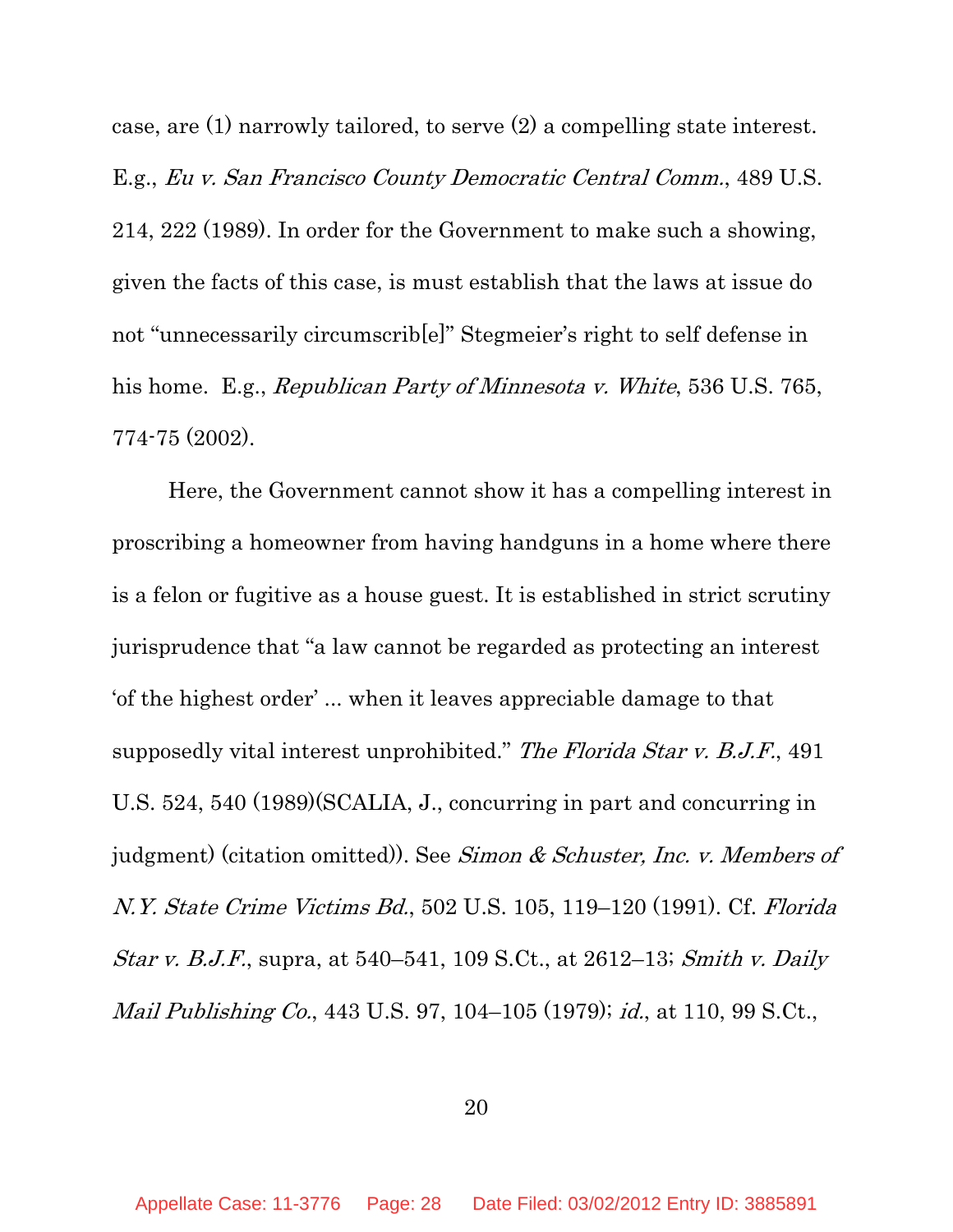at 2674–75 (REHNQUIST, J., concurring in judgment). "There also can be no doubt of Congress' intention to deprive the ... the criminal, and the fugitive of the use of firearms." Huddleston, 415 U.S. at 827. But Congress also included substantial exceptions to the general rule.

Pursuant to 18 U.S.C.  $\S 921(a)(20)$ , a felon whose "conviction" which has been expunged, or set aside or for which a person has been pardoned or has had civil rights restored shall not be considered a conviction for purposes of this chapter, unless such pardon, expungement, or restoration of civil rights expressly provides that the person may not ship, transport, possess, or receive firearms."4 This

<sup>4</sup> 18 U.S.C.A. § 921(a) (20) reads:

The term "crime punishable by imprisonment for a term exceeding one year" does not include--

(A) any Federal or State offenses pertaining to antitrust violations, unfair trade practices, restraints of trade, or other similar offenses relating to the regulation of business practices, or

(B) any State offense classified by the laws of the State as a misdemeanor and punishable by a term of imprisonment of two years or less.

What constitutes a conviction of such a crime shall be determined in accordance with the law of the jurisdiction in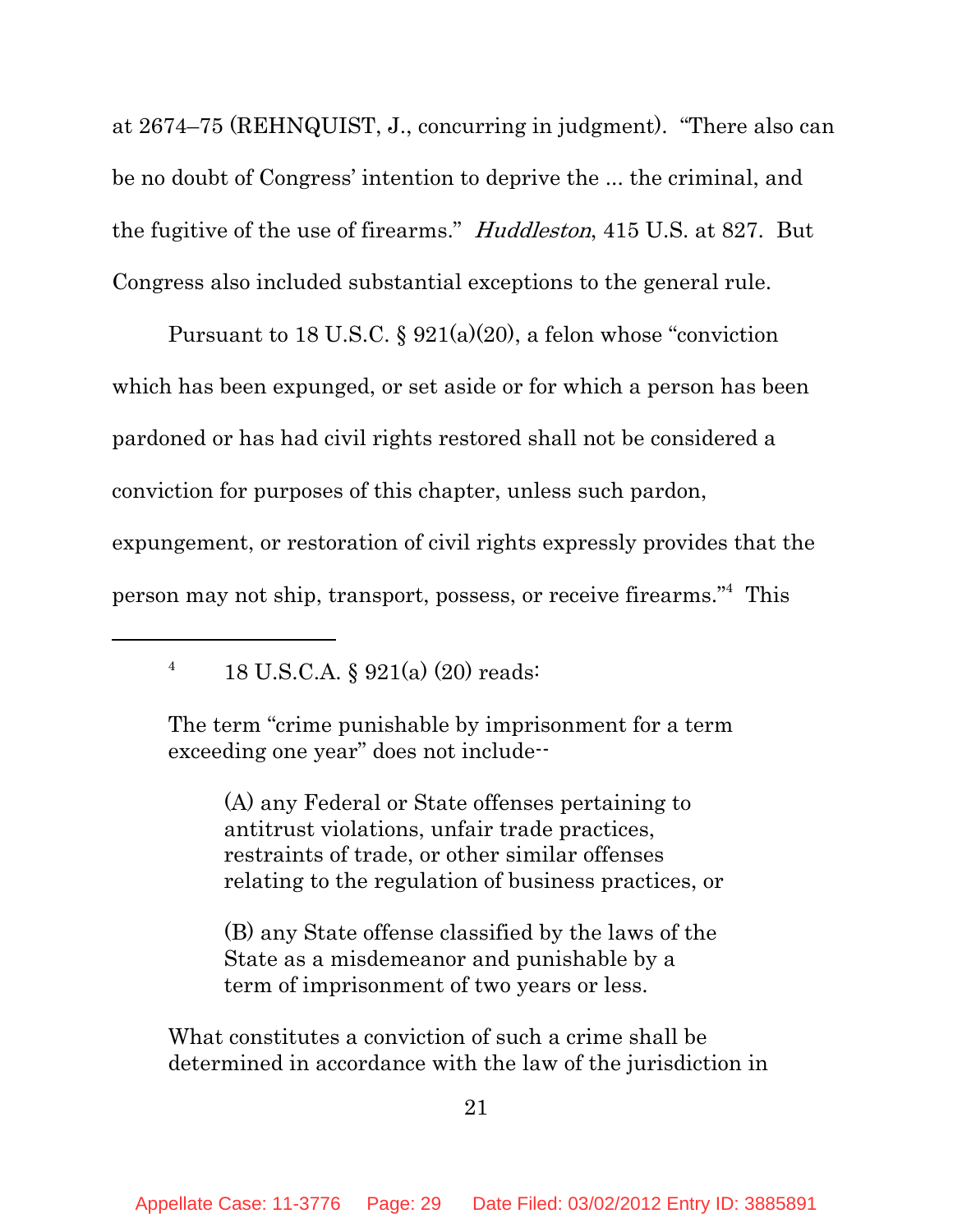exception means that Stegmeier and others like him are allowed to sell or dispose firearms to some felons, if they have had their rights restored, but not others. Congress has also "carefully carved out exceptions" such as for a dealer "returning a firearm" to the person from whom it was received, even if he is a felon or fugitive, "and for an individual mailing a firearm to a dealer 'for the sole purpose of repair or customizing.'" Huddleston, 415 U.S. at 822 (quoating 18 U.S.C. §  $922(a)(2)(A)$ . It is surely within Congressional prerogatives to pursue these and similar exceptions. But their existence also establishes that keeping guns away from felons and fugitives is not an interest "of the highest order." It therefore does not satisfy the criteria for a compelling government interest. The Florida Star, 491 U.S. at 540.

## B. The statutory infringement on homeowners's rights of selfdefense is not narrowly tailored.

Unlike a facial challenge, which views a statute's constitutionality

which the proceedings were held. Any conviction which has been expunged, or set aside or for which a person has been pardoned or has had civil rights restored shall not be considered a conviction for purposes of this chapter, unless such pardon, expungement, or restoration of civil rights expressly provides that the person may not ship, transport, possess, or receive firearms.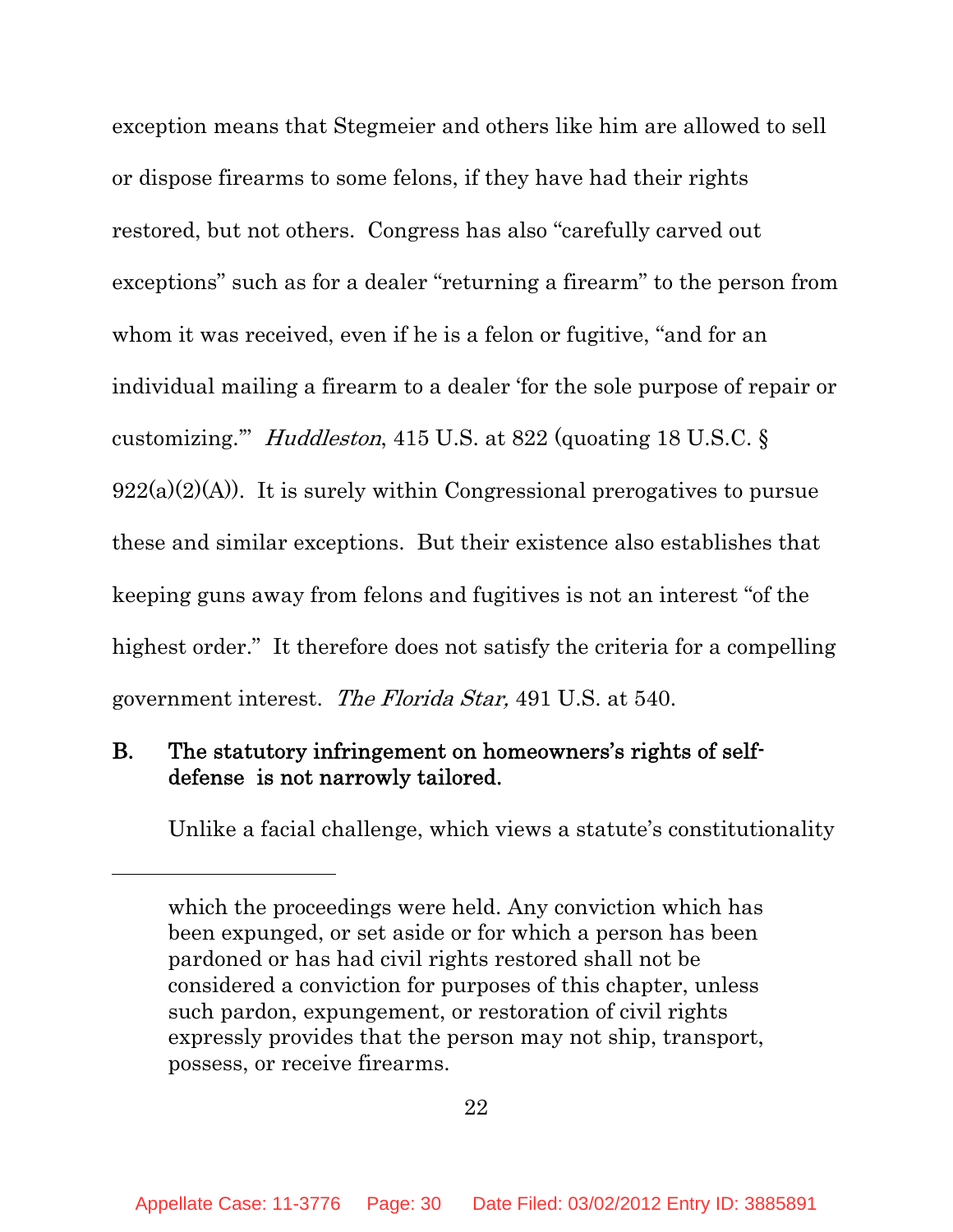from the perspective of a run-of-the-mill target, Stegmeier's as-applied challenge focuses on his particularized facts and circumstances in deciding whether the law that may be validly applied to other persons must be suspended in the factual context before the Court. An as-applied challenge is, therefore, necessarily fact-intensive, requiring a party to place evidence before the court justifying a constitutionally-driven individualized exemption. See, e.g., United States v. American Library Ass'n, 539 U.S. 194, 215 (2003) (Kennedy, J., concurring) (rejecting facial challenge but permitting individuals to bring as-applied challenges based on specific, concrete factual showing); Boy Scouts of America v. Dale, 530 U.S. 640, 648-54 (2000) (concluding that specific facts had been adduced showing that application of anti-discrimination statute imposed substantial burden on the litigant's freedom to associate).<sup>5</sup> Indeed, the intensely fact-specific nature of an

 $5$  See also, Bowen v. Kendrick, 487 U.S. 589, 623 (1988) (O'Connor, J., concurring) (calling for District Court to make "detailed factual findings" about program's administration in adjudicating an as-applied Establishment Clause challenge to financial aid statute); id. at 625 (Kennedy, J., concurring) (insisting on specific evidence about how religious entities "spend [their] grant[s]" to adjudicate an as-applied challenge); Sabri v. United States, 541 U.S. 600, 609 (2004) (preferring as-applied to facial challenges because the latter "carries too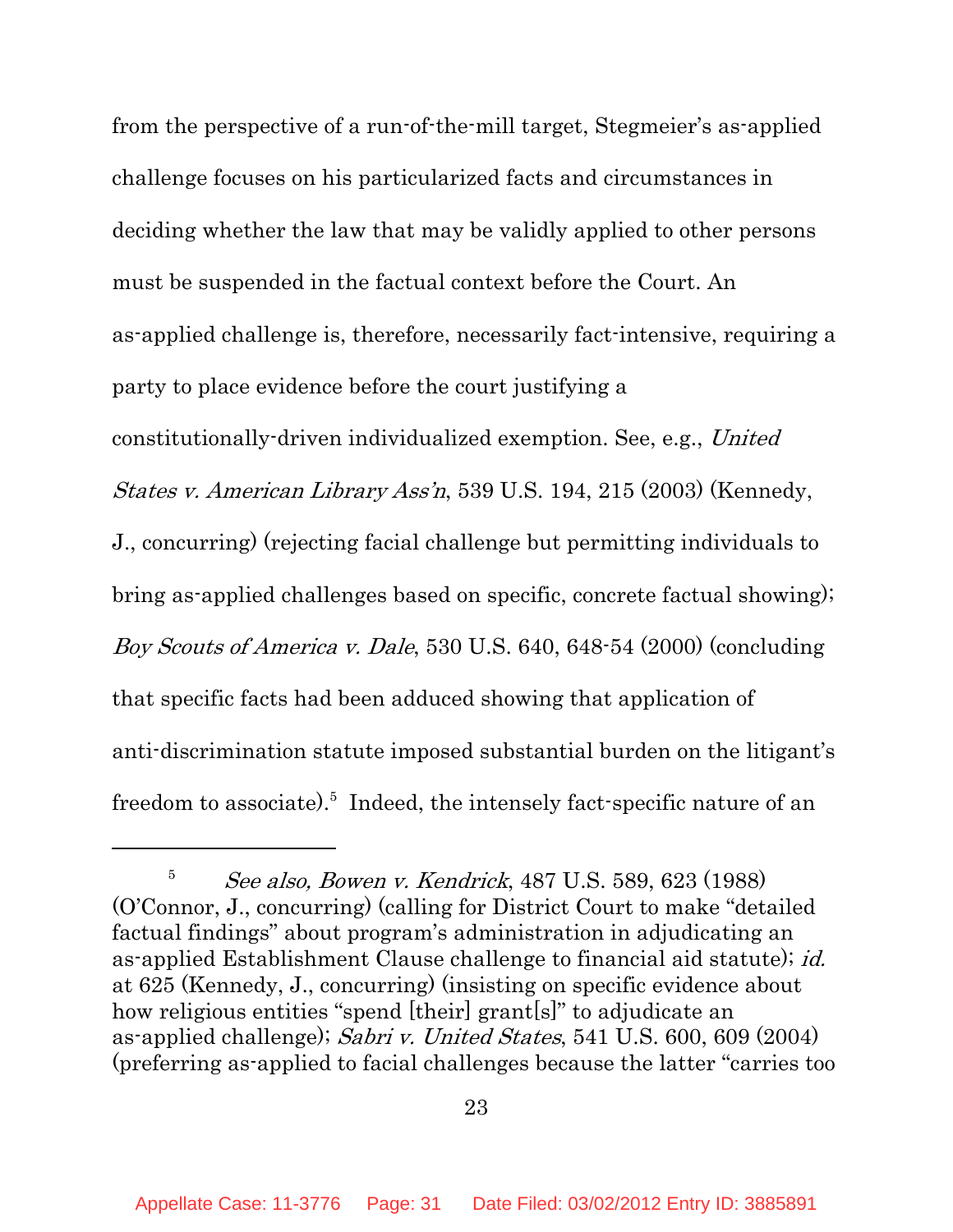as-applied challenge is why the U.S. Supreme Court insists on conducting an independent *de novo* review of the record to ensure that improper fact finding does not lead to a denial of constitutional rights. See Boy Scouts, 530 U.S. at 648-49; Edwards v. South Carolina, 372 U.S. 229, 235 (1963).

Again, in addition to the compelling government interest prong, the Government must show that the statute under which it is prosecuting Count 3 is narrowly tailored. To do so, it must establish that the statute targets and eliminates no more than the exact source of the "evil" Congress seeks to remedy. City Council of Los Angeles v. Taxpayers for Vincent, 466 U.S. 789, 808-810 (1984). If a less restrictive alternative would serve the Congressional purpose, it must use that alternative United States v. Playboy Entm't Group, Inc., 529 U.S. 803, 813 (2000).

In this particular case, the Government cannot show that Congress has used the least restrictive alternative. Here, the intent of

much promise of 'premature interpretatio[n] of statutes' on the basis of factually bare-bones records" (quoting United States v. Raines, 362 U.S. 17, 22 (1960)).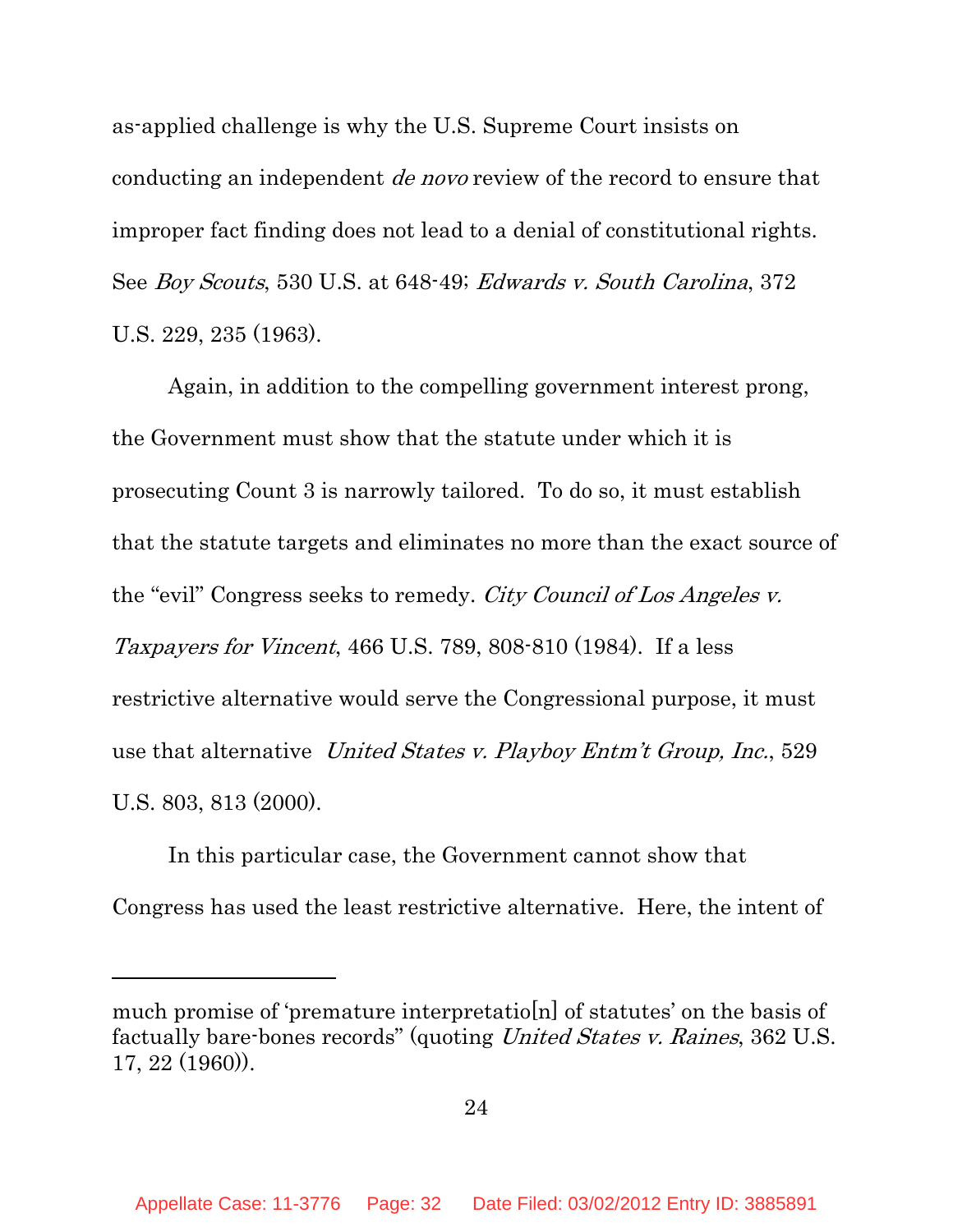Congress is to provide for a comprehensive ban. Huddleston, 415 U.S. at 822. Thus, the statute provides a sweeping definition which not only encompasses the evil it is purportedly targeting – sales or delivery of firearms to felons and fugitives – but has ensnared someone who merely allowed a house guest to stay alone in the same residence where the handgun was stored in a closet. Stegmeier did not give his revolver to Kelley, permit him to use it, or so much as even suggest that he take advantage of it in the event of need. Rather, Stegmeier merely warned Kelley it was there, as a measure of both courtesy and caution, so Kelley would not be upset or unduly alarmed if ever he came across it. This information also gave Kelley an opening to object to the presence of a firearm, something Kelley should have volunteered at that juncture for the legal safety of everyone involved. And ultimately, the lack of fingerprints on the revolver indicates that Kelley never handled it.

By extending the statute's sweep not only to delivery of possession or custody of firearms to felons or fugitives, but clear to prohibiting them from even occupying a residence in which firearms are stored, Congress has not narrowly tailored the statute to accomplish the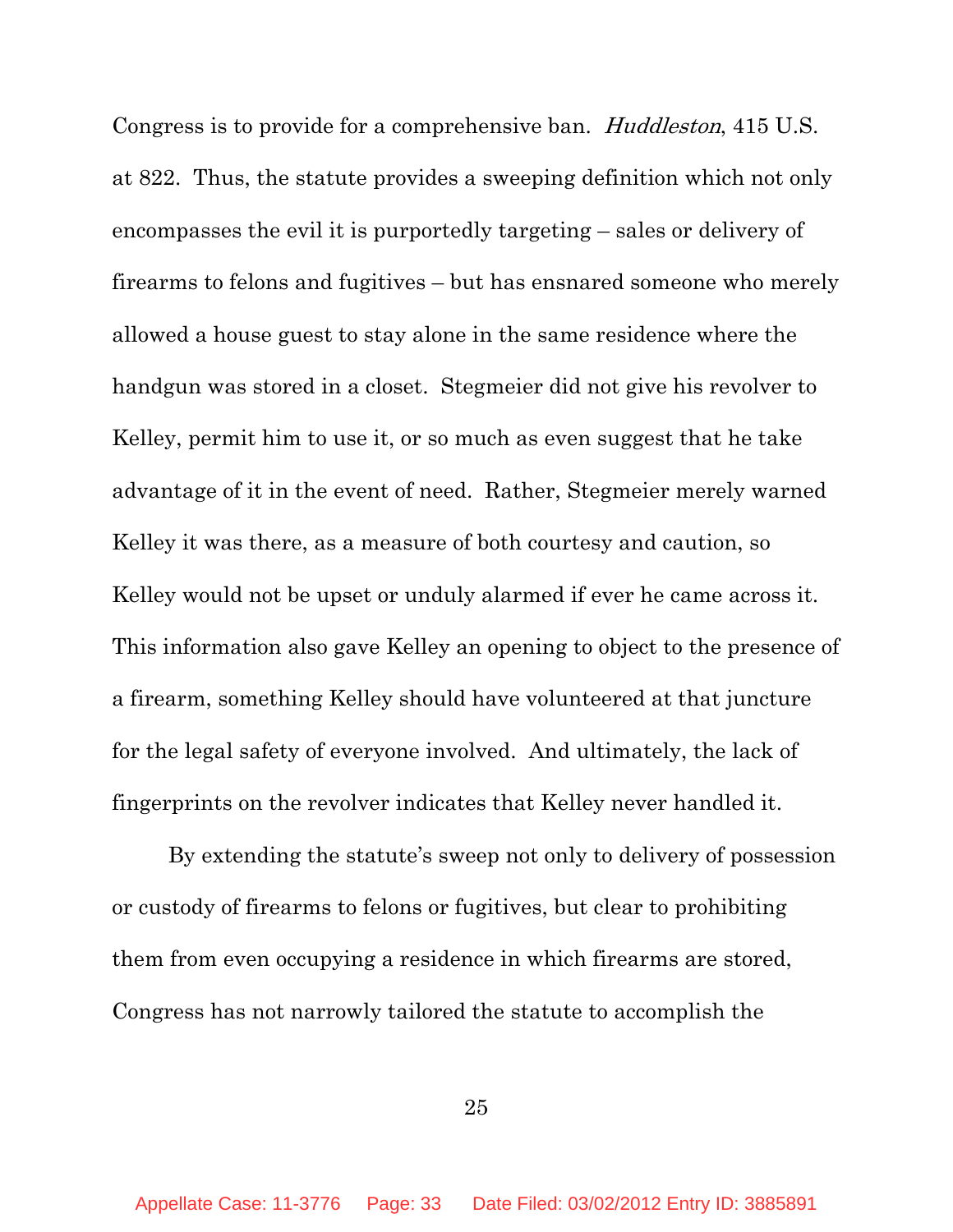targeted evil by the least restrictive means. Thus, not only does the statute as applied here flunk the compelling government interest test, it also fails the "narrowly tailored" element. It is therefore constitutionally infirm.

### **CONCLUSION**

Accordingly, the Court should reverse the trial court's denial of Stegmeier's motion for acquittal, and vacate his judgment of conviction on Count 3 of the indictment.

Dated this 29th day of February, 2012.

Respectfully Submitted, SULLIVAN, TABARACCI & RHOADES, P.C.

By:\_\_\_\_\_\_\_\_\_\_\_\_\_\_\_\_\_\_\_\_\_\_\_\_\_\_\_\_\_\_\_\_\_\_\_

Quentin M. Rhoades For the Appellant

## CERTIFICATE OF COMPLIANCE WITH TYPE-VOLUME LIMITATION, TYPEFACE REQUIREMENTS, AND TYPE STYLE REQUIREMENTS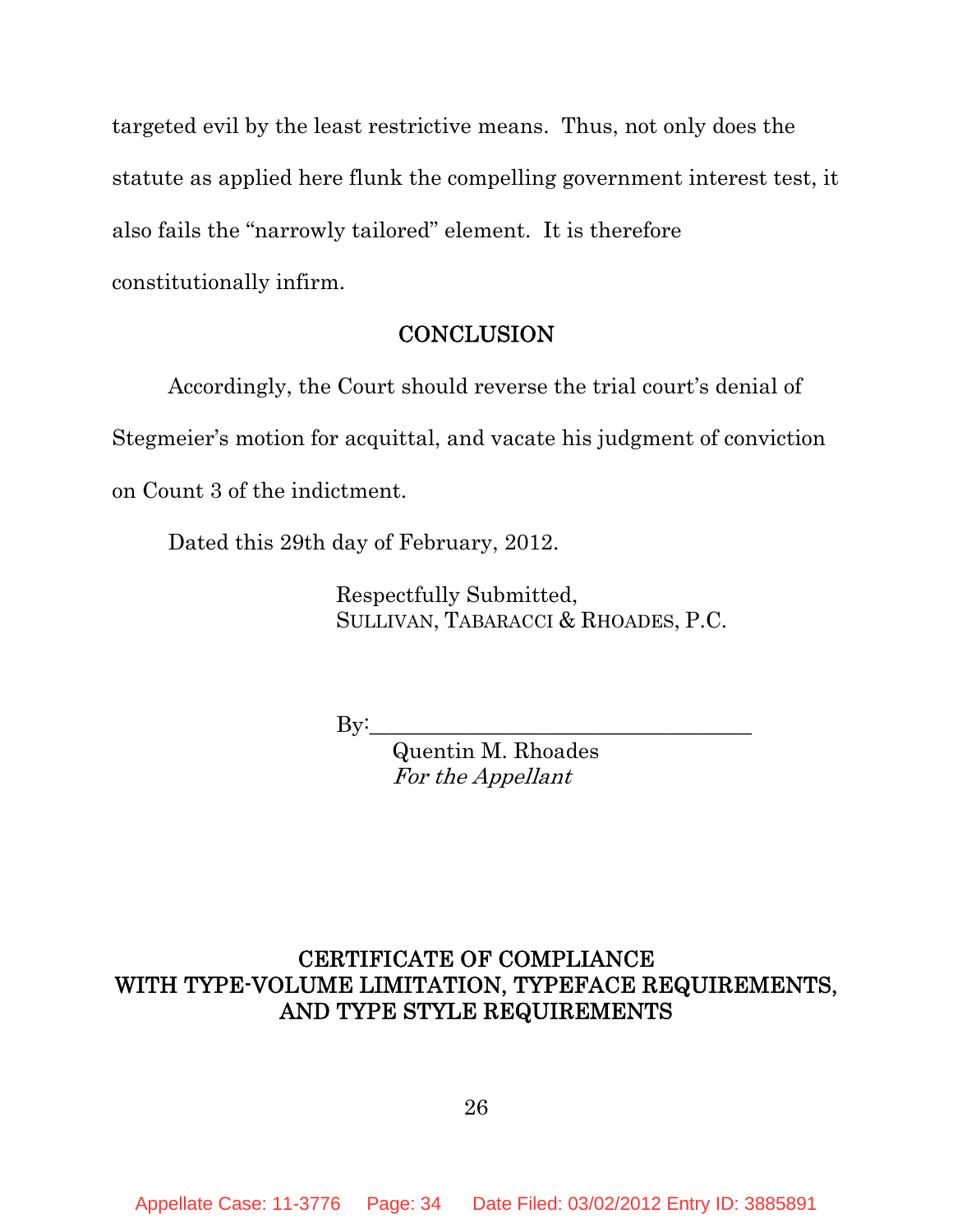1. This brief complies with the type-volume limitation of FED. R. APP. P. 32(a)(7)(B) because, according to the word count function of WordPerfect X3, this brief contains 5,326 words, excluding the parts of the brief exempted by FED. R. APP. P.  $32(a)(7)(B)(iii)$ .

2. This brief complies with the typeface requirements of FED. R. APP. P.  $32(a)(5)$  and the type style requirements of FED. R. APP. P.  $32(a)(6)$  because this brief is prepared in a proportionally spaced typeface using WordPerfect X3 Century Font type and a14 point font size.

Dated this  $29<sup>th</sup>$  day of February, 2012.

Respectfully Submitted, SULLIVAN, TABARACCI & RHOADES, P.C.

By: /s/ QuentinM. Rhoades

Quentin M. Rhoades For the Appellant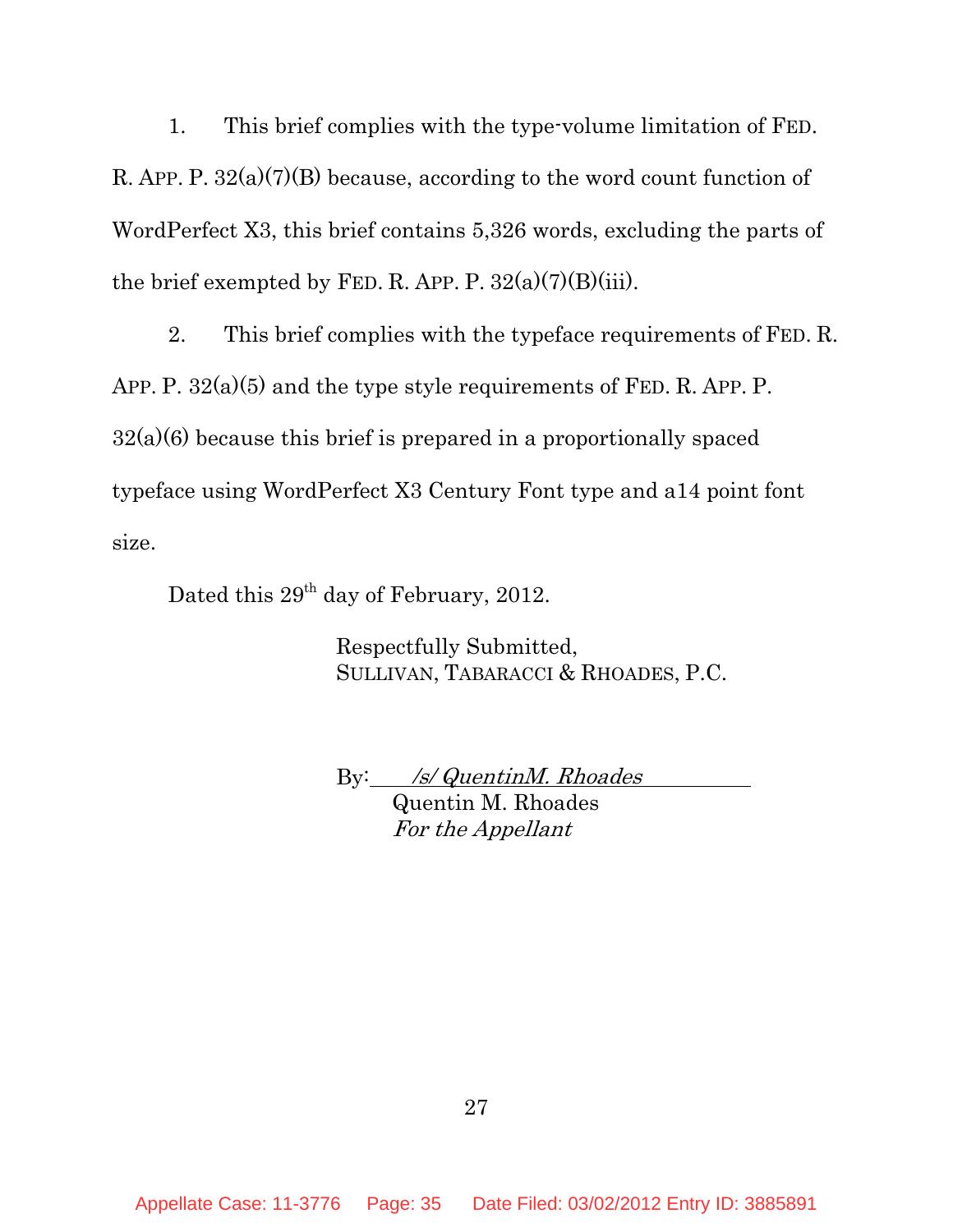## CERTIFICATE THAT DISKETTE HAS BEEN SCANNED AND IS VIRUS-FREE

1. The diskette enclosed herewith complies with the Federal

Rules of Appellate Procedure and the Eighth Circuit Local Rules,

because Appellant's Principal Brief was published to a pdf document so

that it is searchable; and

2. The diskette submitted to the court is virus-free.

Dated this 29<sup>th</sup> day of February, 2012.

Respectfully Submitted, SULLIVAN, TABARACCI & RHOADES, P.C.

By: /s/ QuentinM. Rhoades

Quentin M. Rhoades For the Appellant